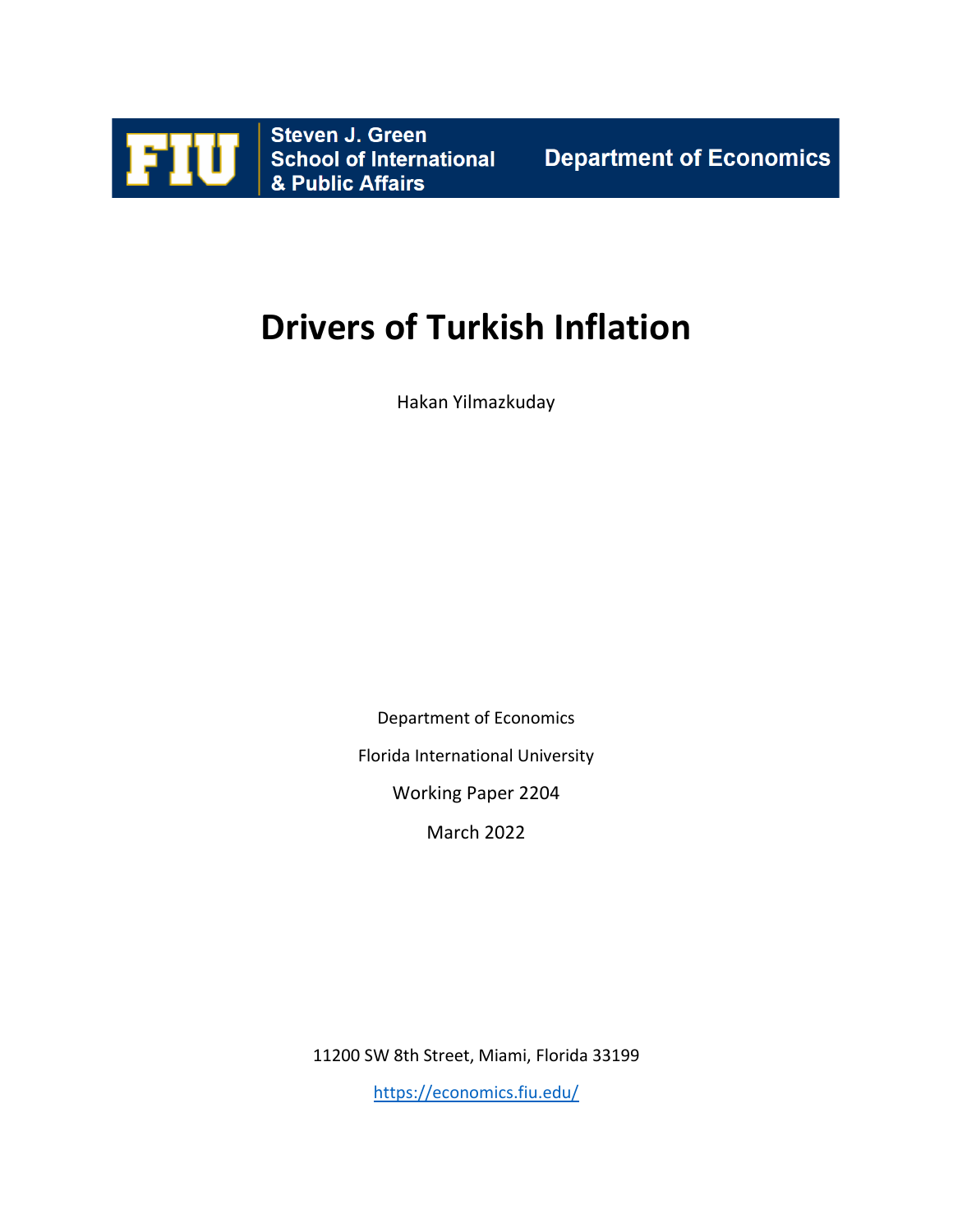## Drivers of Turkish Inflation\*

Hakan Yilmazkuday<sup>†</sup>

March 14, 2022

#### Abstract

This paper investigates the drivers of Turkish inflation by using a structural vector autoregression model, where monthly data on global oil prices, unemployment rates, inflation rates, policy rates and exchange rates are used. The empirical results show that Turkish inflation increases following a negative policy rate shock, a positive exchange rate shock, or a positive global oil price shock. The volatility of Turkish inflation is mostly explained by global oil prices and exchange rate movements in the long run, while the contribution of exchange rate shocks to Turkish inflation has continuously increased over time. As additional empirical results show that exchange rate depreciation can be reduced by positive policy rate shocks, it is implied that a conventional monetary policy increasing policy rates following an increase in ináation or a depreciation of Turkish lira would be optimal to achieve and maintain price stability in Turkey, which is the primary objective of the Central Bank of the Republic of Turkey.

#### JEL Classification: E31, E52, F41

Key Words: Monetary Policy; Ináation; Unemployment; Exchange Rate; Turkey.

The author would like to thank the editor Hadi Salehi Esfahani and two anonymous referees for their helpful comments and suggestions. The author is also grateful for Kimberly Green Faculty Fellowship and the Steven J. Green School of International and Public Affairs for their continuous support.

<sup>&</sup>lt;sup>†</sup>Department of Economics, Florida International University, Miami, FL 33199, USA. Phone: 305-348-2316. Fax: 305-348-1524. E-mail: hyilmazk@Öu.edu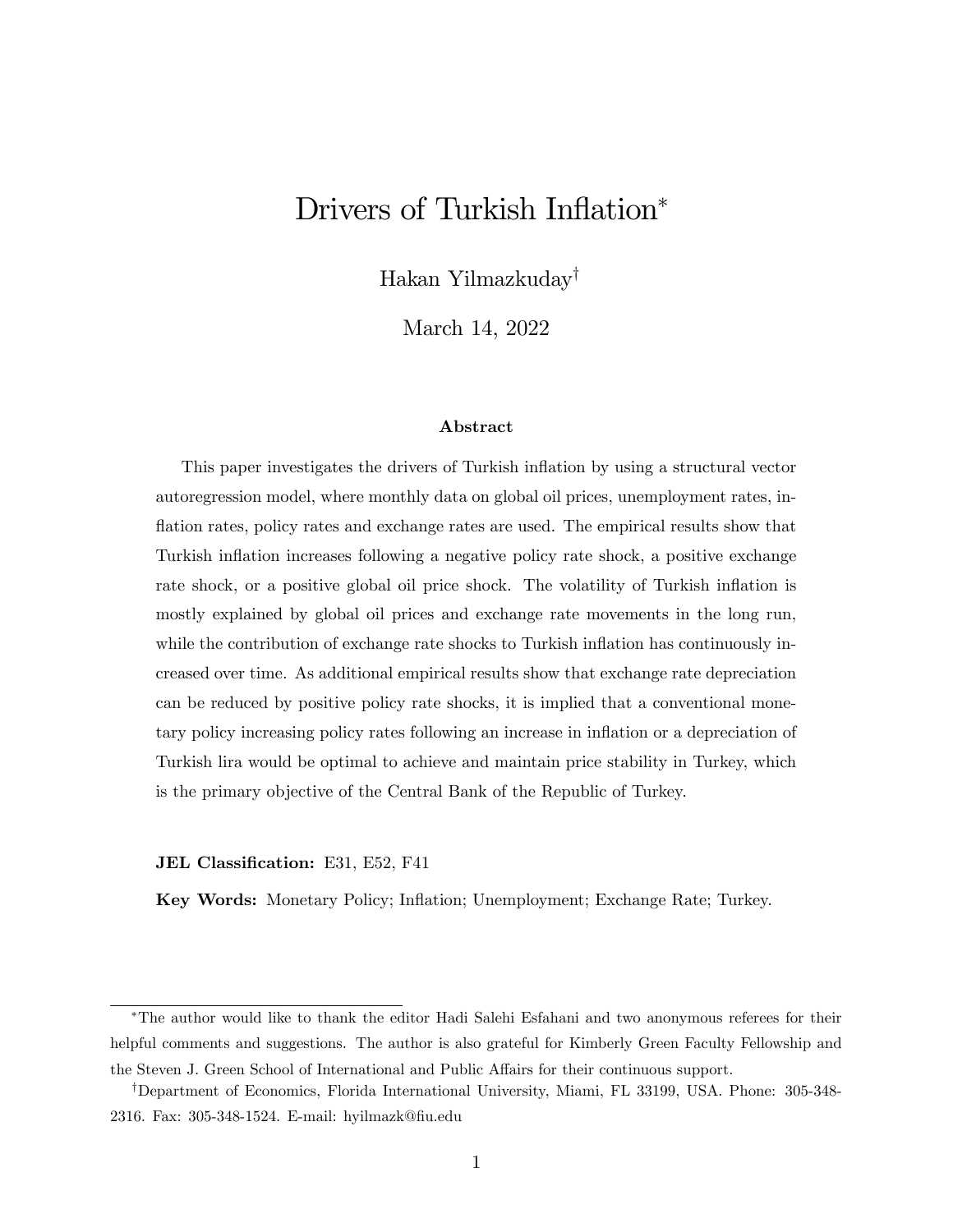## <span id="page-2-0"></span>Drivers of Turkish Inflation

#### Abstract

This paper investigates the drivers of Turkish ináation by using a structural vector autoregression model, where monthly data on global oil prices, unemployment rates, inflation rates, policy rates and exchange rates are used. The empirical results show that Turkish inflation increases following a negative policy rate shock, a positive exchange rate shock, or a positive global oil price shock. The volatility of Turkish inflation is mostly explained by global oil prices and exchange rate movements in the long run, while the contribution of exchange rate shocks to Turkish inflation has continuously increased over time. As additional empirical results show that exchange rate depreciation can be reduced by positive policy rate shocks, it is implied that a conventional monetary policy increasing policy rates following an increase in inflation or a depreciation of Turkish lira would be optimal to achieve and maintain price stability in Turkey, which is the primary objective of the Central Bank of the Republic of Turkey.

JEL Classification: E31, E52, F41

Key Words: Monetary Policy; Ináation; Unemployment; Exchange Rate; Turkey.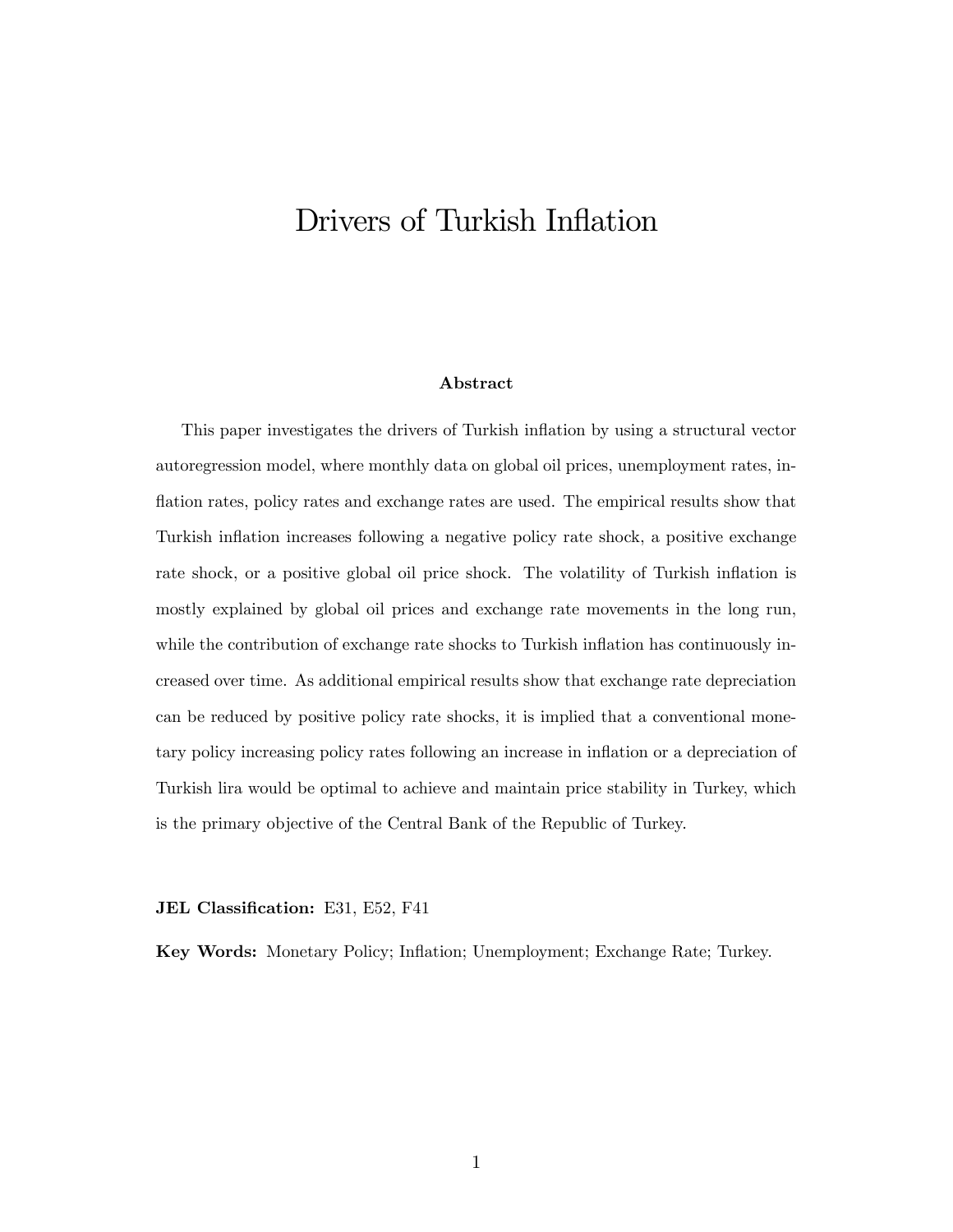### 1 Introduction

Emerging markets are highly vulnerable to the negative effects of high inflation (e.g., see [Bick](#page-18-0)  $(2010)$ , [Yilmazkuday](#page-22-1)  $(2011)$  and Yilmazkuday  $(2013)$ ). Although inflation rates in many emerging markets have decreased over time due to having successful monetary policies, the current Turkish ináation deviates by having one of the highest rates among emerging markets as of 202[1](#page-2-0) (i.e., the second following Argentina).<sup>1</sup> As Turkey has an inflation targeting regime with an independent central bank which states "The primary objective of the Bank is to achieve and maintain **price stability**." on its webpage, where **price stability** is highlighted, the drivers of Turkish inflation are important to understand to form optimal policy not only in Turkey but in also other emerging markets that have an inflation targeting regime. This topic is also important from the perspective of central bank independence, because, despite high inflation levels, "there has been an overwhelming increase in the number of political speeches from the government members that indicate a preference towards lower interest rates in Turkey" as indicated in studies such as by [Demiralp and Demiralp](#page-19-0) [\(2019\)](#page-19-0). Therefore, it is also essential to understand whether Turkish ináation can be reduced by a conventional monetary policy (of increasing policy rates) versus an unorthodox policy (of reducing policy rates).

Accordingly, this paper attempts to understand the drivers of Turkish inflation and the corresponding role of monetary policy by using a structural vector autoregression (SVAR) model. As studies such as by [Borio and Filardo](#page-18-1) [\(2007\)](#page-18-1), [Mumtaz and Surico](#page-21-0) [\(2012\)](#page-21-0) or [Ha, Kose, Ohnsorge, and Yilmazkuday](#page-20-0) [\(2019\)](#page-20-0) have suggested that global factors such as commodity or energy prices are potential external drivers of domestic inflation, we include global oil prices in our investigation. These global factors are especially important for Turkish inflation as the economy is heavily dependent on oil imports, and therefore, oil price spikes might be particularly costly for the economy due to oil price pass-through. Due to having

<sup>&</sup>lt;sup>1</sup>Source: https://www.economist.com/finance-and-economics/2021/11/06/cautionary-tales-from-highinflation-emerging-economies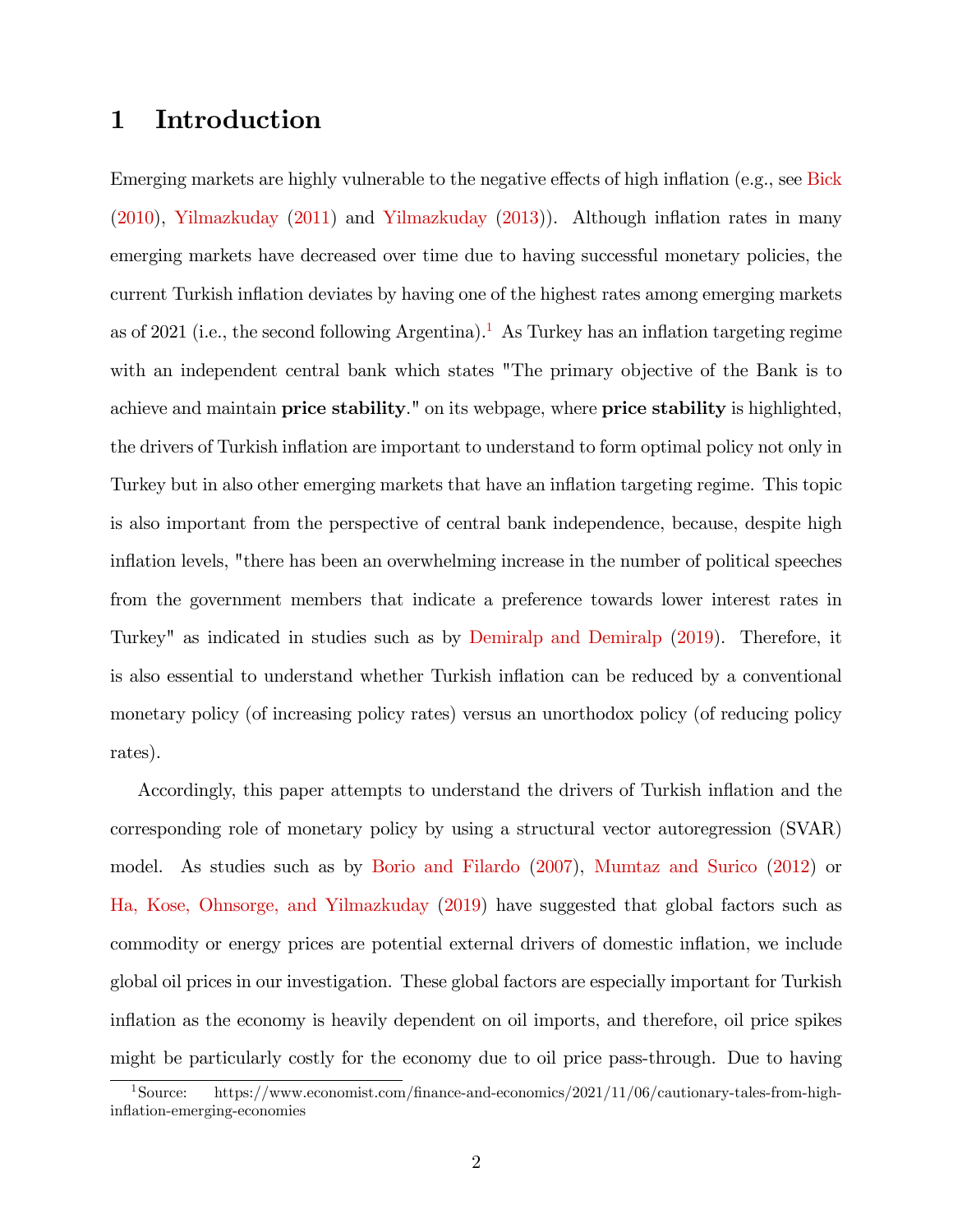vulnerable external position with foreign-denominated debt, current account deficit, and limited store of international reserves, Turkish inflation may be affected by these global factors relative more compared to other countries due to the corresponding effects on its exchange rate as well (e.g., see [Ahmed](#page-18-2) [\(2020\)](#page-18-2)). Considering global oil prices also captures global developments such as changes in aggregate demand changes in the global economy as suggested in studies such as by [Gambetti, Pappa, and Canova](#page-19-1) [\(2008\)](#page-19-1) or [Charnavoki and](#page-19-2) [Dolado](#page-19-2) [\(2014\)](#page-19-2), although we take into account global factors other than oil prices in our robustness checks. The internal factors of monetary policy rate, unemployment rate, and exchange rates are also considered as potential drivers of domestic inflation as in studies such as by [Christiano, Eichenbaum, and Evans](#page-19-3) [\(1999\)](#page-19-3), Bjørnland [\(2009\)](#page-18-3), [Osorio and Unsal](#page-21-1)  $(2013)$ , Globan, Arčabić, Sorić, et al.  $(2016)$  or Hałka and Kotłowski  $(2017)$ . In this context, using a SVAR model is important to address potential endogeneity concerns as it is not only the case that inflation is driven by external and internal factors that are just introduced but also the case that internal factors of monetary policy, unemployment and exchange rate are driven by developments in ináation (e.g., see [Leeper, Sims, Zha, Hall, and Bernanke](#page-20-3) [\(1996\)](#page-20-3) or [Gertler and Karadi](#page-20-4) [\(2015\)](#page-20-4)).

The empirical investigation is based on monthly data covering the period between 2005:M1 and 2021:M8. The results based on impulse response functions suggest that policy rate passthrough into Turkish inflation is negative and significant, where  $1\%$  of a change in the policy rate results in about  $0.7\%$  of a reduction in inflation in the long run. The exchange ratepass through into Turkish inflation is about  $26\%$  (consistent with studies such as by [Kara](#page-20-5) and  $\overline{\text{Og}}$ ünç [\(2008\)](#page-20-5) or [Yilmazkuday](#page-22-2) [\(2020\)](#page-22-2)), whereas the oil price pass-through into Turkish inflation is about  $14\%$  in the long run (in line with studies such as by [Dedeoglu and Kaya](#page-19-4)  $(2014)$ , Akcelik and Oğünç  $(2016)$  or [Ozgur, Aydin, Karagol, and Ozbugday](#page-21-2)  $(2021)$ ). The historical decomposition analysis further suggests that Turkish inflation has historically been driven by shocks of global oil prices and exchange rates, where the contribution of the latter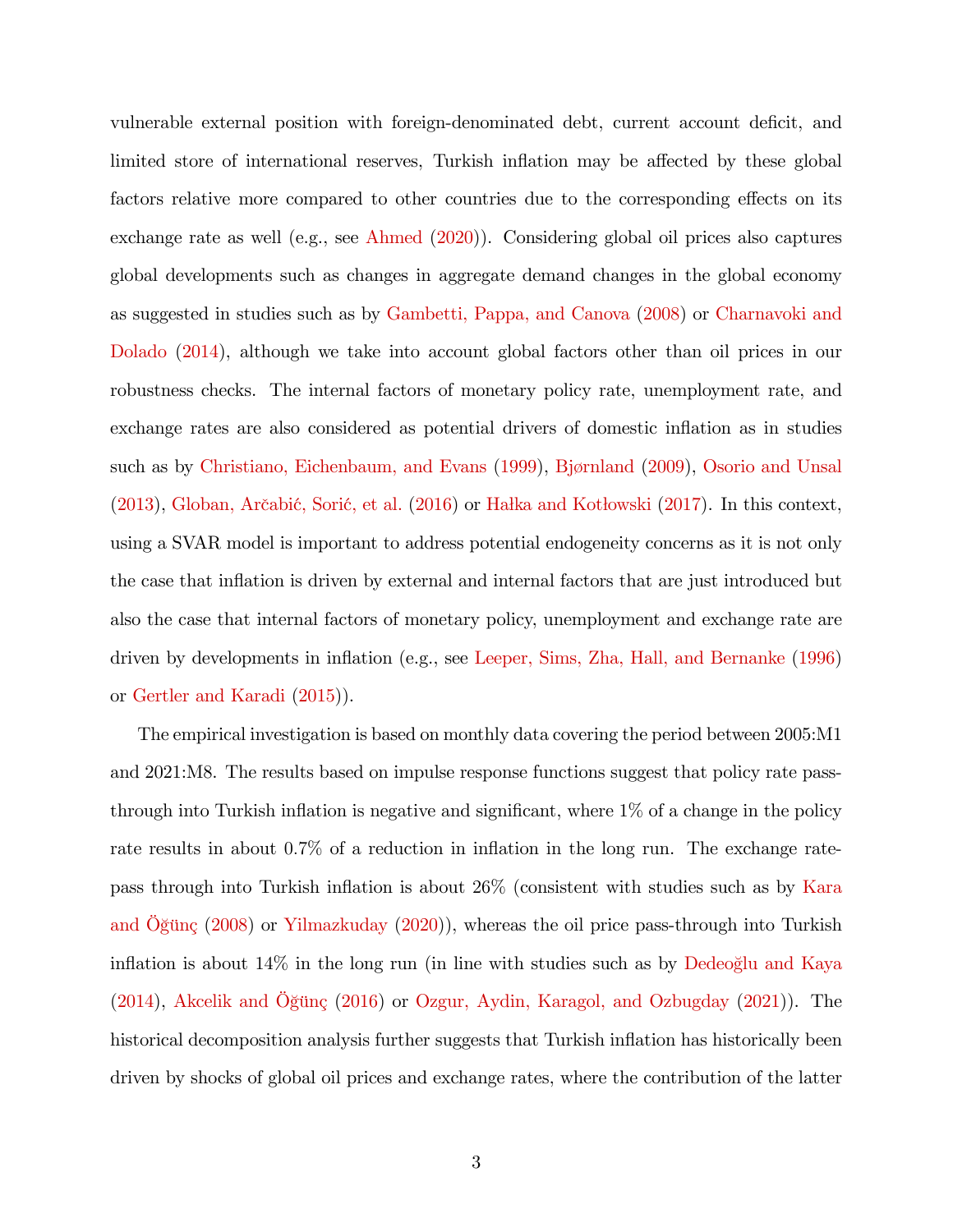has increased over time. Although policy rate shocks have also contributed to inflation historically, this contribution has been limited compared to those by shocks of exchange rates and global oil prices. The forecast error variance decomposition of Turkish inflation additionally suggests that about 40% of its variance is explained by global oil prices, whereas about 17% of its variance is explained by exchange rate movements. These empirical results are robust to the consideration of alternative estimation strategies or variables included in the analysis.

To summarize, the empirical results suggest that Turkish ináation is mostly driven by shocks of global oil prices and exchange rates. This is consistent with earlier studies such as by [Ciccarelli and Mojon](#page-19-5) [\(2010\)](#page-19-5), [Mumtaz, Simonelli, and Surico](#page-21-3) [\(2011\)](#page-21-3) or [Charnavoki and](#page-19-2) [Dolado](#page-19-2) [\(2014\)](#page-19-2) who have shown that the contribution of global factors to domestic inflation is high and significant. The results are also consistent with studies such as by [Patnaik, Shah,](#page-22-3) [and Bhattacharya](#page-22-3)  $(2011)$  who have shown that the exchange rate channel plays a significant role in emerging markets. The empirical results also show that the contribution of positive policy rate shocks to Turkish inflation is negative and significant, although the magnitude of the contribution is relatively less compared to those of global oil prices and exchange rates; this is in line with earlier studies such as by [Mohanty, Turner, et al.](#page-21-4) [\(2008\)](#page-22-4) or Vonnák (2008). As additional results show that exchange rate depreciation can be reduced by higher policy rates, it is implied that a conventional monetary policy increasing policy rates following an increase in inflation or a depreciation of Turkish currency (lira) would be optimal to achieve and maintain **price stability** in Turkey, which is the primary objective of CBRT.

This paper contributes to the literature showing evidence for inflation-reducing effects of central bank independence (e.g., see [Acemoglu, Johnson, Querubin, and Robinson](#page-18-5) [\(2008\)](#page-18-5), [Klomp and De Haan](#page-20-6)  $(2010)$  and [Garriga and Rodriguez](#page-19-6)  $(2020)$ ). Specifically, consistent with studies such as by [Demiralp and Demiralp](#page-19-0) [\(2019\)](#page-19-0) who have shown evidence for diminishing central bank independence in Turkey, reducing policy rates due to political pressures despite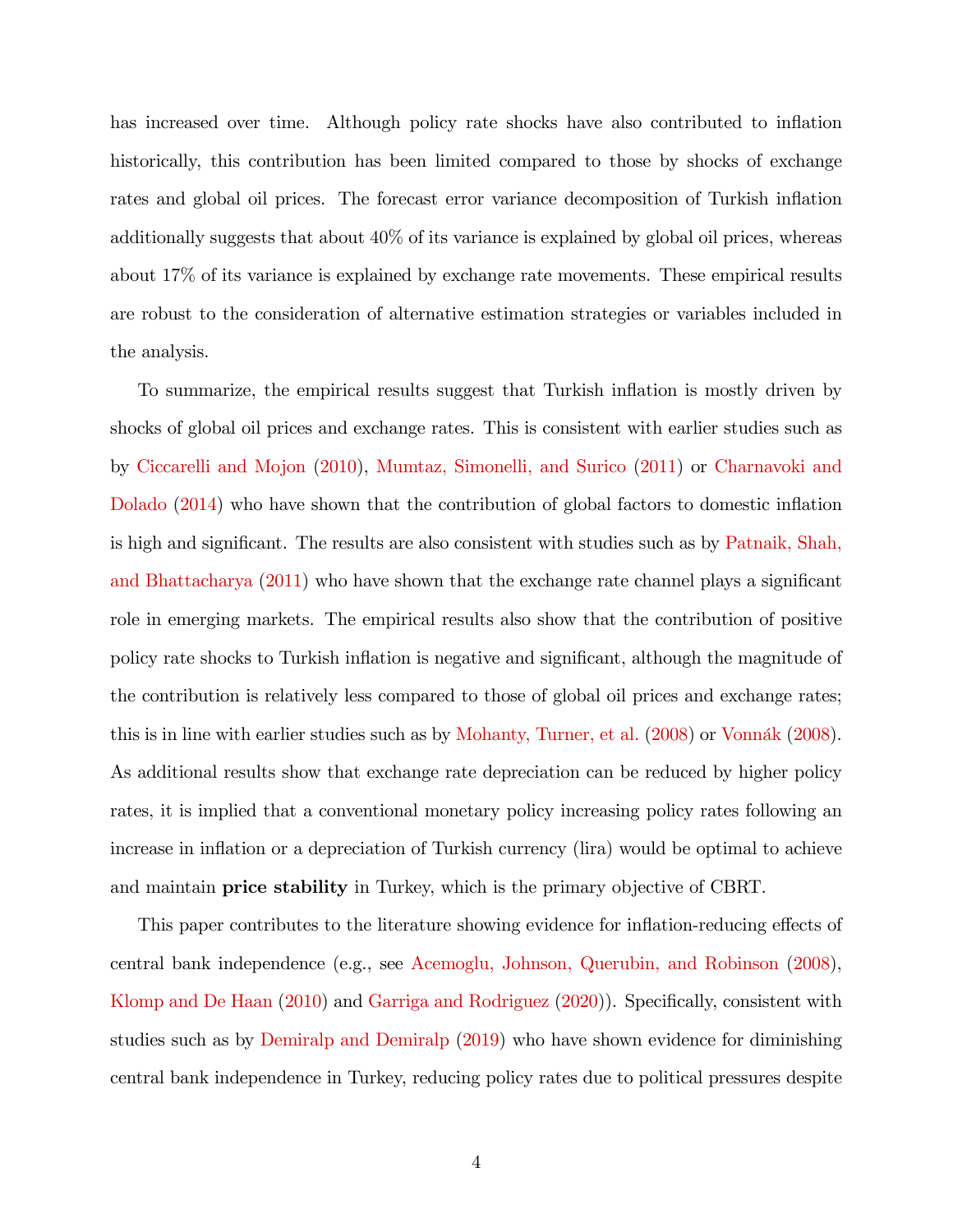high inflation rates would not correspond to a successful monetary policy in Turkey based on the empirical results of this paper. These political pressures may also result in the depreciation of Turkish lira due to unorthodox economic and political implementations as indicated in studies such as by [Akarsu et al.](#page-18-6)  $(2021)$ , which would further increase the Turkish inflation due to the positive exchange rate pass-through shown in this paper. It is implied that myopic political pressures may rather result in even higher ináation rates that can hurt Turkish economic growth in the long run as indicated in studies such as by [Bick](#page-18-0) [\(2010\)](#page-18-0), [Yilmazku](#page-22-0)[day](#page-22-0) [\(2011\)](#page-22-0) and [Yilmazkuday](#page-22-1) [\(2013\)](#page-22-1). Therefore, a conventional (rather than an unorthodox) monetary policy would be optimal to fight against inflation in Turkey.

The rest of the paper is organized as follows. The next section introduces the estimation methodology and data, whereas Section 3 depicts the benchmark empirical results. Section 4 achieves several robustness checks based on alternative estimation strategies or variables. Section 5 concludes. The Online Appendix includes additional tables and figures that are not essential for the main text.

### 2 Methodology and Data

#### 2.1 Estimation Methodology

The formal investigation is achieved by using the SVAR model of  $z_t = (\Delta o_t, \Delta u_t, \Delta p_t, \Delta r_t, \Delta e_t)'$ based on monthly data, where  $\Delta o_t$  represents the percentage change in global oil prices,  $\Delta u_t$ represents changes in the Turkish unemployment rate,  $\Delta p_t$  represents the Turkish inflation rate measured as percentage changes in consumer price index,  $\Delta r_t$  represents changes in the Turkish policy rate, and  $\Delta e_t$  represents the percentage change in the exchange rate with respect to the U.S. dollar (measured as depreciation of the currency, Turkish lira).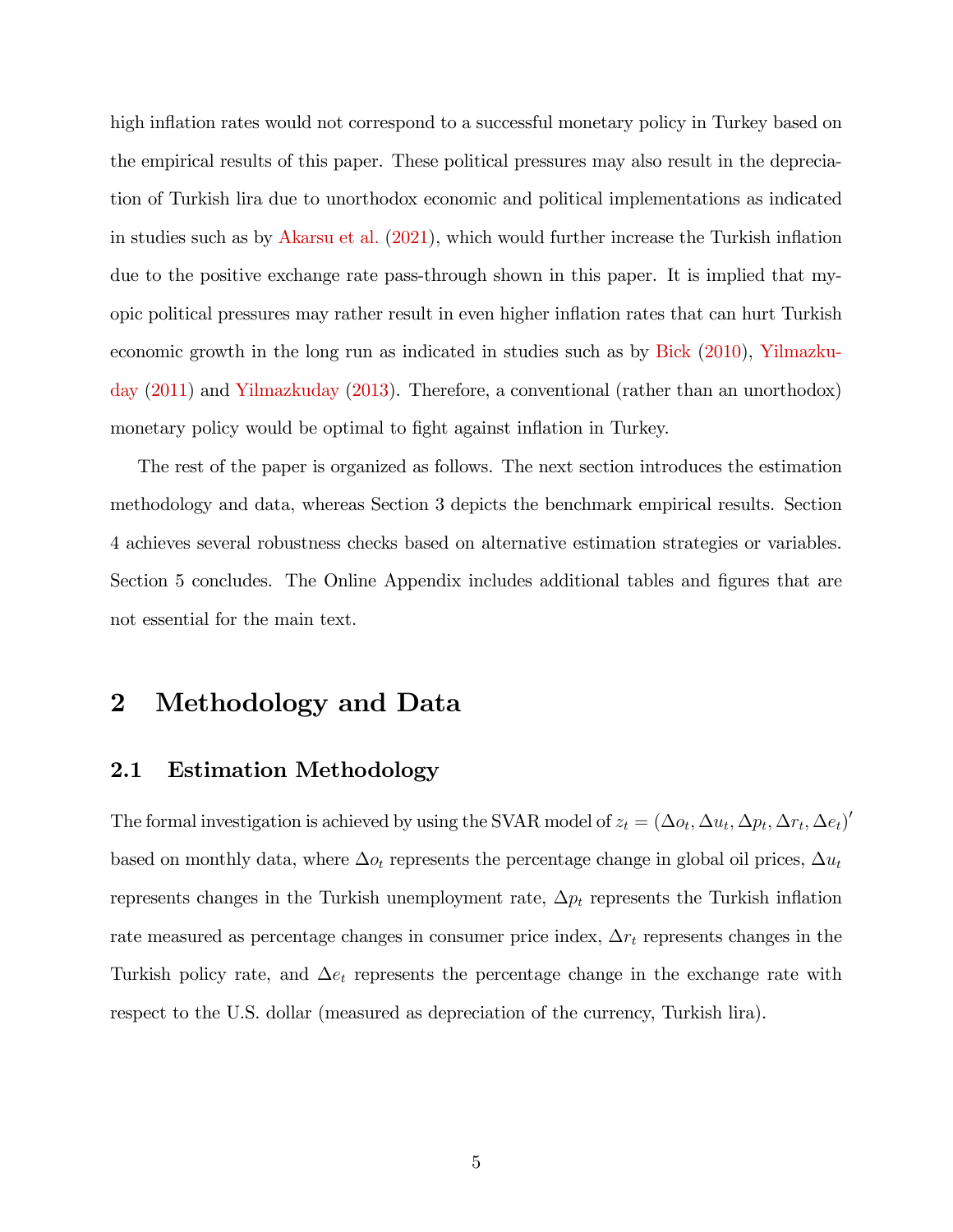The formal investigation is based on the following SVAR model:

$$
A_o z_t = a + \sum_{k=1}^{9} A_k z_{t-k} + u_t
$$

where  $u_t$  is the vector of serially and mutually uncorrelated structural innovations. For estimation purposes, the model is expressed in reduced form as follows:

$$
z_t = b + \sum_{k=1}^{9} B_k z_{t-k} + e_t
$$

where  $b = A_o^{-1}a$  and  $B_k = A_o^{-1}A_k$  for all k. The number of lags (of 9) has been determined by minimizing the Deviance Information Criterion across alternative lags (between 1 and 12) of which details are given in Figure 1. It is postulated that the structural impact multiplier matrix  $A_o^{-1}$  has a recursive structure such that the reduced form errors  $e_t$  can be decomposed according to  $e_t = A_o^{-1} u_t$ , where the sizes of shocks are standardized to unity.

The recursive structure imposed on  $A_o^{-1}$  requires an ordering of the variables used in the estimation. Accordingly, we utilize the ordering in  $z_t = (\Delta o_t, \Delta u_t, \Delta p_t, \Delta r_t, \Delta e_t)'$ , where we also impose block exogeneity such that shocks on other variables cannot have an impact on  $\Delta o_t$  that is determined globally, whereas shocks on  $\Delta o_t$  can affect other variables contemporaneously. Ordering  $\Delta u_t$  and  $\Delta p_t$  before  $\Delta r_t$  is to ensure that the monetary policy can immediately react to shocks in unemployment and inflation (as well as the global oil price shocks), which is a common assumption used in the literature (e.g., see [Christiano, Eichen](#page-19-3)[baum, and Evans](#page-19-3) [\(1999\)](#page-19-3)). The exchange rate is ordered after the policy rate so that it can immediately react to monetary policy disturbances as in studies such as by Bjørnland [\(2009\)](#page-18-3).

The estimation is achieved by a Bayesian approach with independent normal-Wishart priors. This corresponds to generating posterior draws for the structural model parameters by transforming each reduced-form posterior draw. In particular, for each draw of the covariance matrix from its posterior distribution, the corresponding posterior draw for  $A_o^{-1}$  is constructed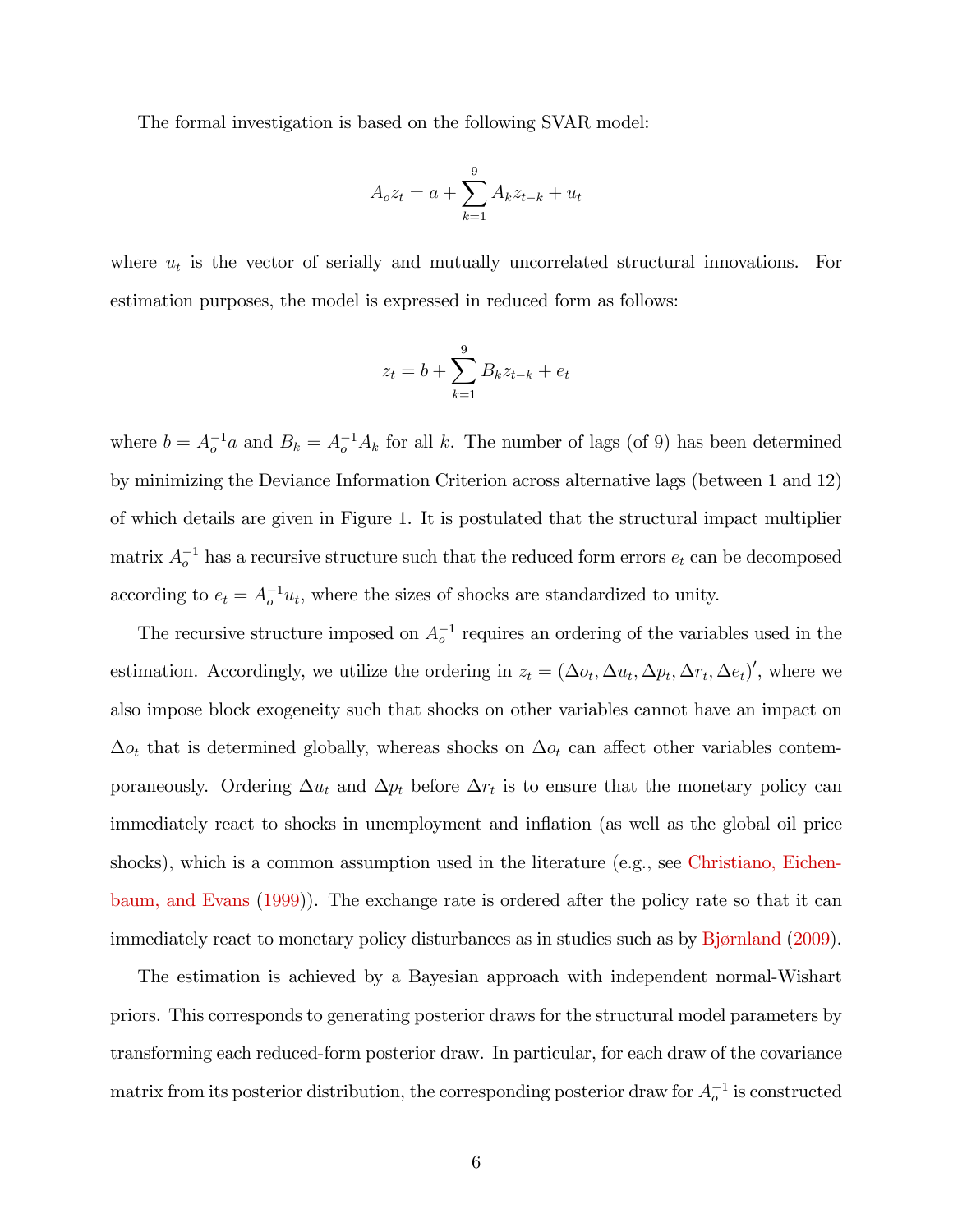by using by triangular factorization so that the sizes of shocks are standardized to unity. In the Bayesian framework, a total of 2,000 samples are drawn, where a burn-in sample of 1,000 draws is discarded. The remaining 1,000 draws are used to determine the structural impulse responses, historical decompositions and forecast error variance decompositions. While the median of each distribution is considered as the Bayesian estimator, the 16th and 84th quantiles of distributions are used to construct the 68% credible intervals (which is the standard measure considered in the Bayesian literature).

#### 2.2 Data and Descriptive Statistics

Turkish monthly data on consumer price index, policy rate, and (U.S. dollar) exchange rate have been obtained from the webpage of the Bank for International Settlements, whereas monthly data on the Turkish unemployment rate have been obtained from the webpage of the Organisation for Economic Co-operation and Development (OECD). Global oil prices are captured by the global price of Brent crude in U.S. Dollars per barrel that have been obtained from the webpage of Federal Reserve Economic Data (FRED). The sample period covers the months between 2005:M1 and 2021:M8.

Regarding the connection with the SVAR model, percentage changes in global oil prices  $\Delta o_t$  are obtained as the year-on-year log changes in the global Brent crude oil price. Changes in the unemployment rate  $\Delta u_t$  are obtained as the year-on-year changes in the unemployment rate. Inflation rate  $\Delta p_t$  is obtained as the year-on-year log changes in the consumer price index. Changes in the policy rate  $\Delta r_t$  are obtained as the year-on-year changes in the policy rate. Percentage changes in the exchange rate  $\Delta e_t$  are measured by year-on-year log changes in the U.S. dollar exchange rate (measured as depreciation of the currency). The monthly data series used in the SVAR model of  $z_t = (\Delta o_t, \Delta u_t, \Delta p_t, \Delta r_t, \Delta e_t)'$  are also depicted over time in Figure 1.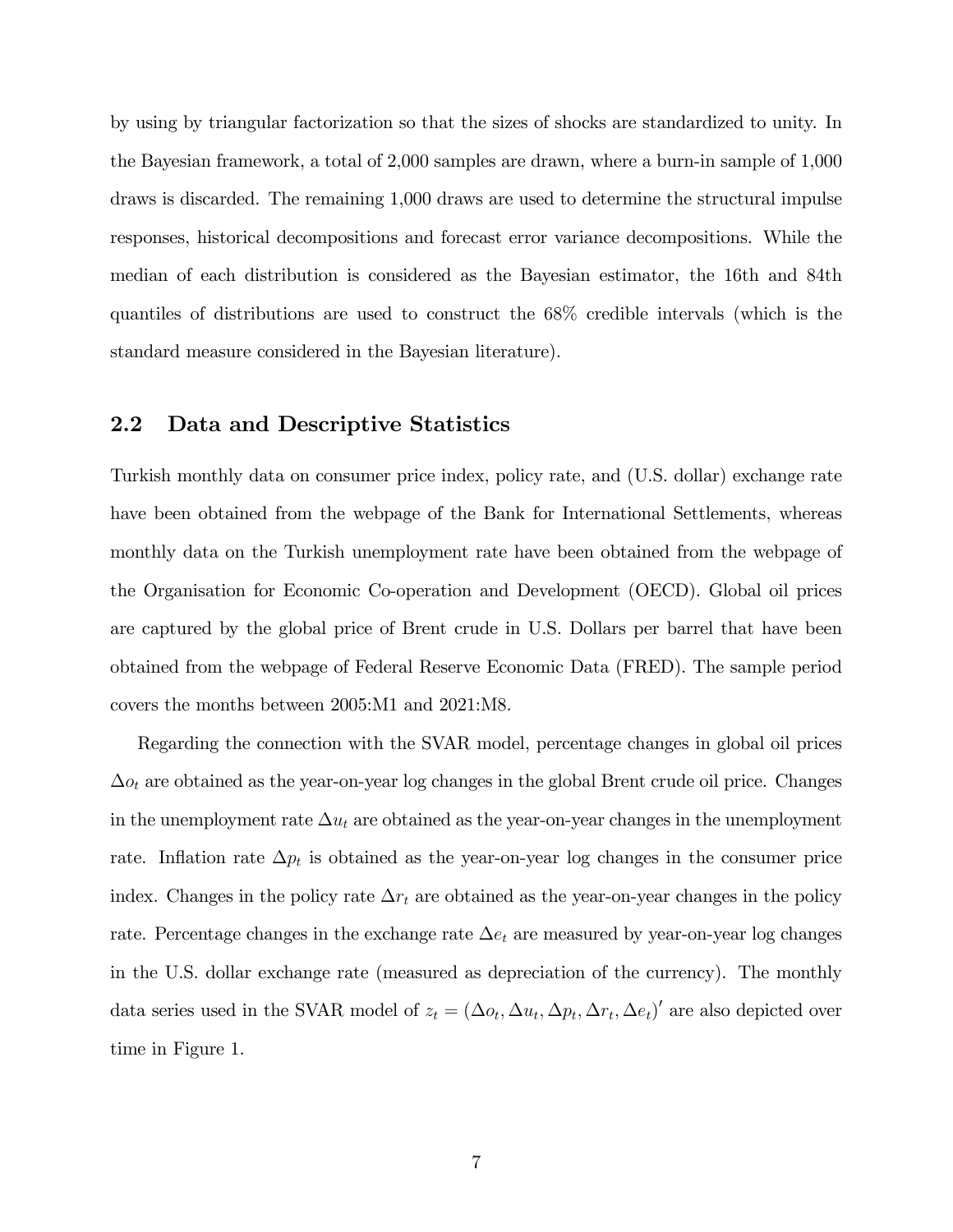### 3 Empirical Results

This section depicts the benchmark empirical results.

#### 3.1 Drivers of Turkish Inflation

This section depicts the elasticity of Turkish inflation with respect to other variables, its historical decomposition over time, and its forecast error variance decomposition.

We first focus on the elasticity of inflation with respect to other variables obtained by the corresponding cumulative impulse response (CIR) functions. This is similar to earlier studies such as by [Shambaugh](#page-22-5) [\(2008\)](#page-22-5), [Forbes, Hjortsoe, and Nenova](#page-19-7) [\(2018\)](#page-19-7), [Ha, Stocker,](#page-20-7) [and Yilmazkuday](#page-20-7) [\(2020\)](#page-20-7) or [Yilmazkuday](#page-22-6) [\(2021\)](#page-22-6) who have obtained continuous pass-through measures over time that are independent of the scale of the variables considered. Formally, the unemployment elasticity of inflation, which corresponds to the unemployment rate passthrough into Turkish ináation, is calculated according to the following expression:

Unemployedment Rate Pass-Through 
$$
=
$$
  $\frac{\text{CIR of Inflation to an Un employment Shock}}{\text{CIR of Unemployedment to an Un employment Shock}}$ 

Similarly, the policy elasticity of inflation, which corresponds to the policy rate pass-through into Turkish inflation, is calculated according to the following expression:

$$
Policy Rate Pass-Through = \frac{CIR \text{ of Inflation to a Policy Shock}}{CIR \text{ of Policy Rate to a Policy Shock}}
$$

The exchange rate elasticity of inflation, which corresponds to the exchange rate pass-through into Turkish inflation, is calculated according to the following expression:

Exchange Rate Pass-Through  $=\,$ CIR of Inflation to an Exchange Rate Shock CIR of Exchange Rate to an Exchange Rate Shock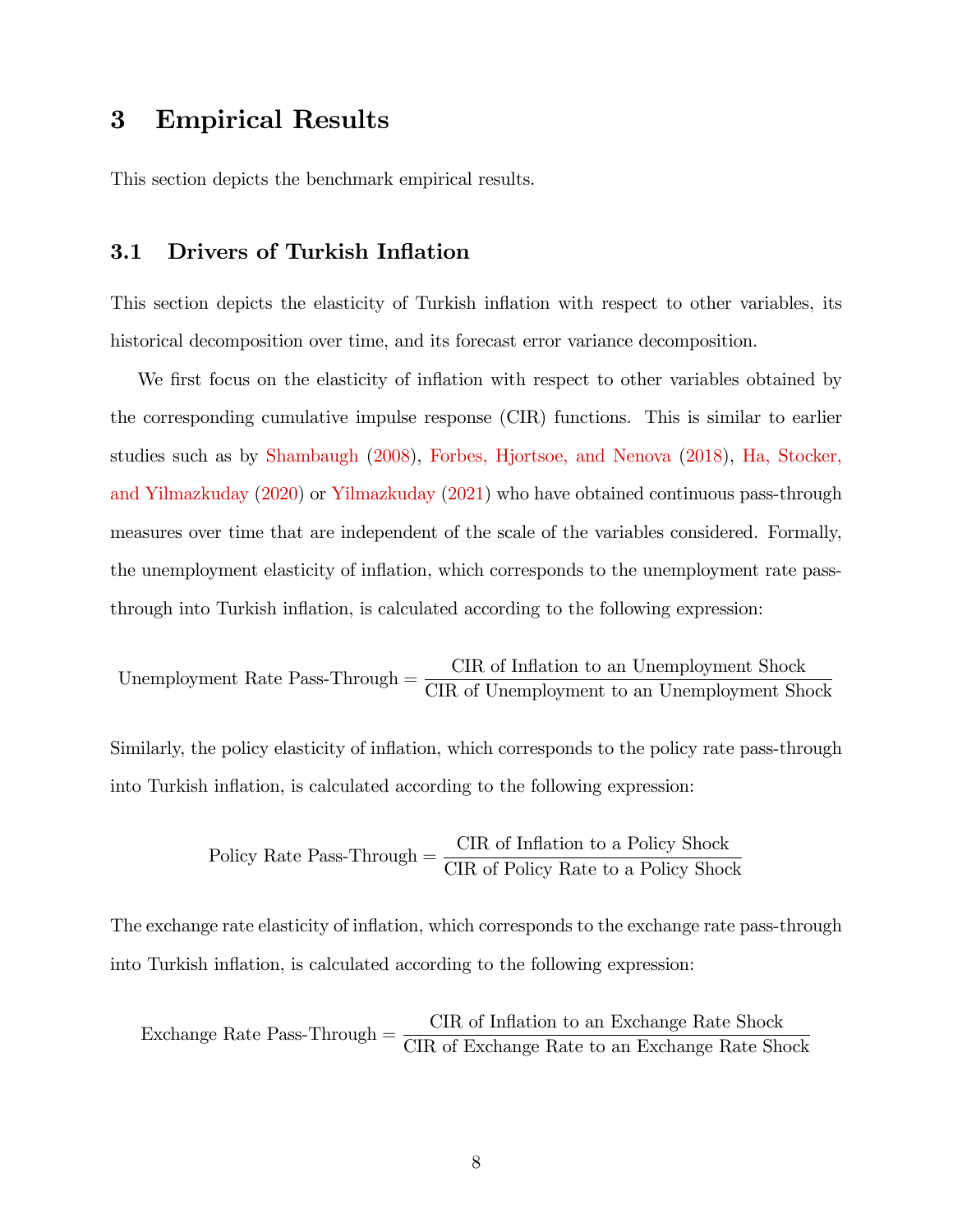Finally, the global oil price elasticity of inflation, which corresponds to the oil price passthrough into Turkish ináation, is calculated according to the following expression:

$$
Oil Price Pass-Through = \frac{CIR \text{ of Inflation to an Oil Price Shock}}{CIR \text{ of Oil Price to an Oil Price Shock}}
$$

It is important to emphasize that these elasticity (or pass-through) measures can be calculated for any period following a shock.

The corresponding results are given in Figure 2. As is evident, policy rate pass-through is negative and significant based on the  $68\%$  credible intervals. Regarding the corresponding magnitude,  $1\%$  of a change in the policy rate results in about 0.7% of a reduction in inflation after five years. The exchange rate-pass through is about  $26\%$  after five years, which is consistent with earlier studies such as by Kara and Öğünç  $(2008)$  or [Yilmazkuday](#page-22-2)  $(2020)$ . The oil price pass-through is about  $14\%$  after five years, which is in line with earlier studies such as by [Dedeoglu and Kaya](#page-19-4)  $(2014)$ , Akcelik and Öğün $\varsigma$   $(2016)$  or [Ozgur, Aydin, Karagol,](#page-21-2) [and Ozbugday](#page-21-2)  $(2021)$ . Finally, the unemployment rate pass-through is not different from zero when the 68% credible intervals are considered, except for the very short run. Therefore, based on elasticity measures, Turkish inflation is driven by the policy rate, exchange rate and global oil prices.

The historical decomposition of Turkish inflation is given in Figure 3, where, following its own shocks, ináation has historically been driven by shocks of exchange rates and global oil prices. Policy rate shocks have also contributed to ináation occasionally, although this has been limited compared to shocks of exchange rates and global oil prices. One additional detail to observe is that the contribution of exchange rate has increased over time. Hence, based on its historical decomposition, Turkish ináation is mostly driven by the exchange rate and global oil prices.

The forecast error variance decomposition of Turkish inflation is given in Table 1 for alternative horizons. As is evident, exchange rate and global oil prices contribute the most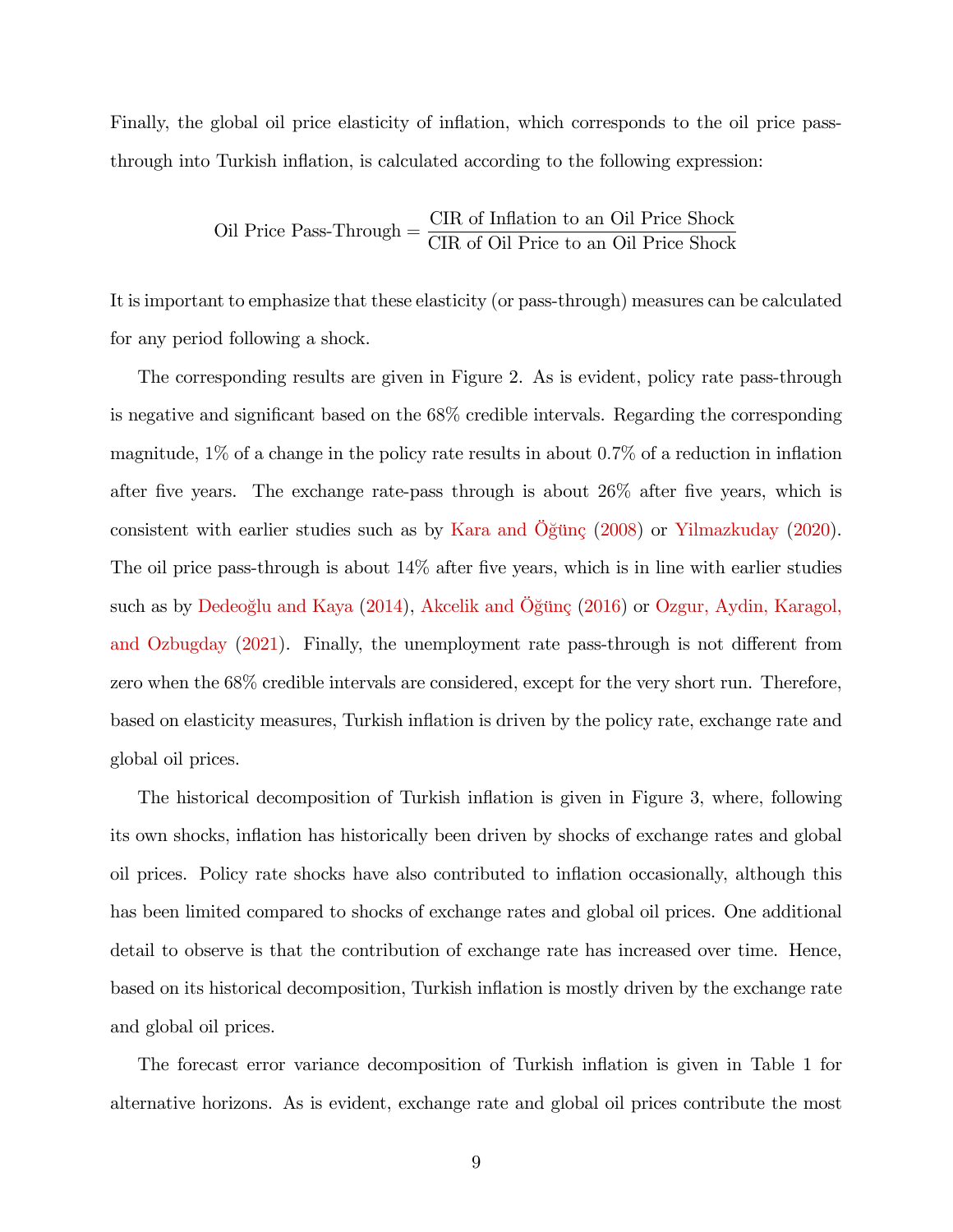to the volatility of inflation, following its own shocks. Specifically, about  $40\%$  of the variance is explained by global oil prices, whereas about 17% of the variance is explained by exchange rate movements. Hence, based on its forecast error variance decomposition, Turkish ináation is mostly driven by the exchange rate and global oil prices.

Overall, Turkish ináation is mostly driven by shocks of global oil prices and exchange rates. This is consistent with earlier studies such as by [Ciccarelli and Mojon](#page-19-5) [\(2010\)](#page-19-5), [Mumtaz,](#page-21-3) [Simonelli, and Surico](#page-21-3) [\(2011\)](#page-21-3), [Patnaik, Shah, and Bhattacharya](#page-22-3) [\(2011\)](#page-22-3) or [Charnavoki and](#page-19-2) [Dolado](#page-19-2) [\(2014\)](#page-19-2) who have shown that contributions of global factors and exchange rates to domestic inflation are high and significant. As the empirical results also show that the contribution of positive policy rate shocks to Turkish inflation is negative and significant (in line with studies such as by [Mohanty, Turner, et al.](#page-21-4)  $(2008)$  or Vonnák  $(2008)$ , it is implied that a conventional monetary policy increasing policy rates following an increase in ináation or a depreciation of Turkish currency (lira) would be optimal to achieve and maintain **price** stability in Turkey, which is the primary objective of CBRT.

#### 3.2 Understanding Other Turkish Variables

This section focuses on the elasticity, historical decomposition, and forecast error variance decomposition of Turkish variables other than inflation. The corresponding tables and figures are depicted in the Online Appendix.

Based on the elasticity measures, unemployment increases with ináation, which is in line with having negative supply shocks in the Turkish economy resulting in higher inflation and higher unemployment. The positive effects of policy rate on unemployment can be explained by a contractionary monetary policy, whereas the negative effects of global oil prices on unemployment can be explained by higher demand in the global economy.

The policy rate goes down with higher unemployment, whereas it goes up with higher inflation, higher exchange rate or higher global oil prices. This is consistent with the im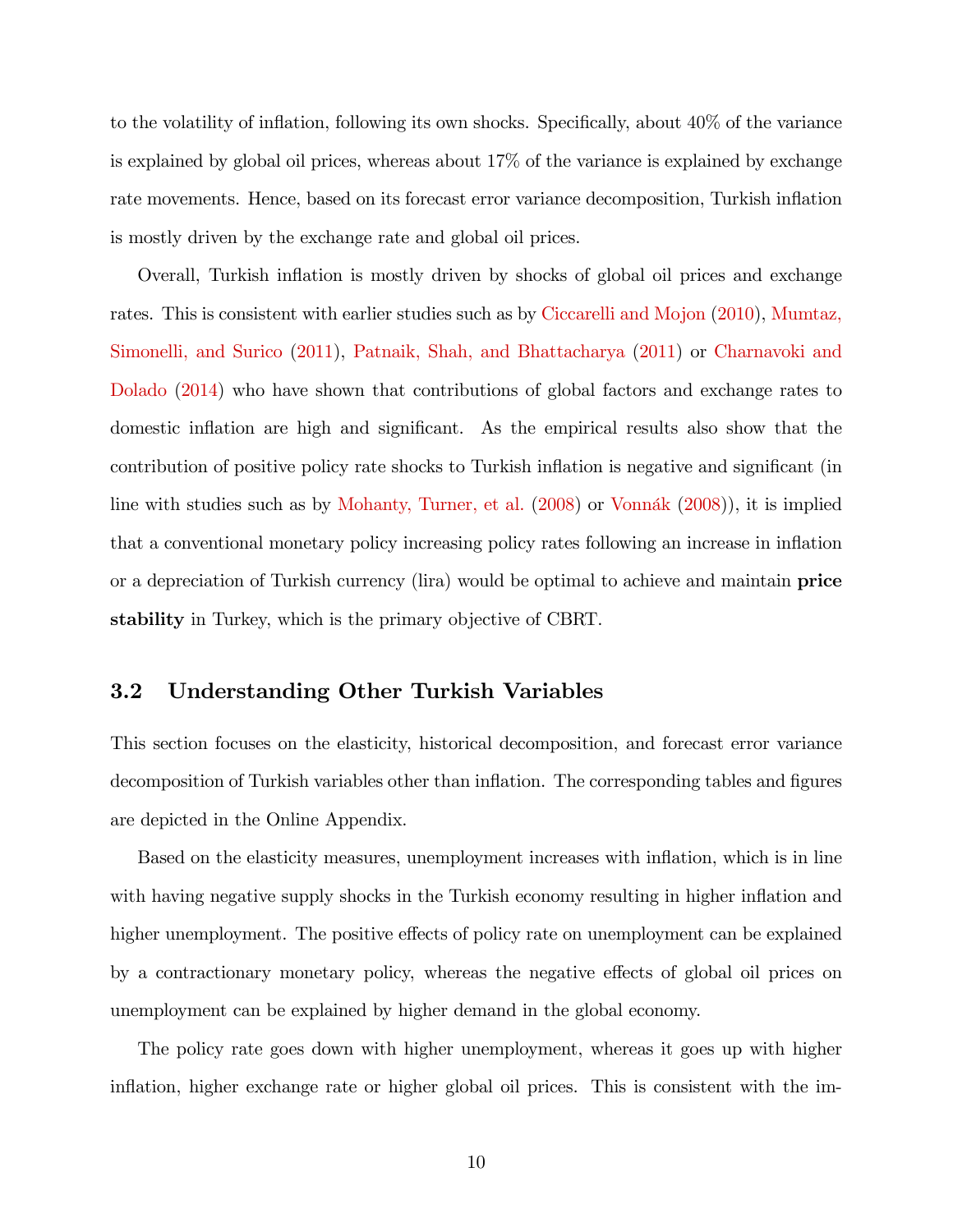plications of a monetary policy in an open economy (e.g., see [Clarida, Gali, and Gertler](#page-19-8)  $(2001)$ , where the central bank increases its policy rate following an increase in inflation or a reduction in unemployment that can be caused by domestic factors as well as global factors. The exchange is mostly driven by positive inflation changes or negative policy rate changes, about one-to-one in the long run, which is consistent with the purchasing power parity (or a stable real exchange rate over time). It is implied that a conventional monetary policy increasing policy rates would be optimal to reduce the depreciation of Turkish lira.

Based on historical decomposition analyses, unemployment is mostly driven by global oil prices (following its own shocks), although the policy rate and ináation also contribute occasionally. The policy rate is determined by using the contribution of almost all variables over time, whereas the exchange rate is mostly driven by its own shocks, with minor contributions of inflation, policy rate and global oil prices. The forecast error variance decomposition analyses in the long run (i.e., after five years) suggest that unemployment and policy rate are mostly driven by global oil prices (following their own shocks), whereas the exchange rate is mostly driven by inflation and global oil prices (following its own shocks).

### 4 Robustness Checks

This section achieves several robustness checks to confirm the validity of the benchmark results depicted in the previous section. For these robustness checks, we focus on the drivers of Turkish inflation (measured by the forecast error variance decomposition of Turkish inflation after 5 years) and the effectiveness of the monetary policy rate on Turkish inflation (measured by the elasticity of Turkish ináation with respect to the Turkish policy rate over time).

#### 4.1 Robustness #1

The first robustness that we consider is related to the ordering of variables. Specifically, as indicated in studies such as by [Calvo and Reinhart](#page-19-9) [\(2002\)](#page-19-9), central banks in emerging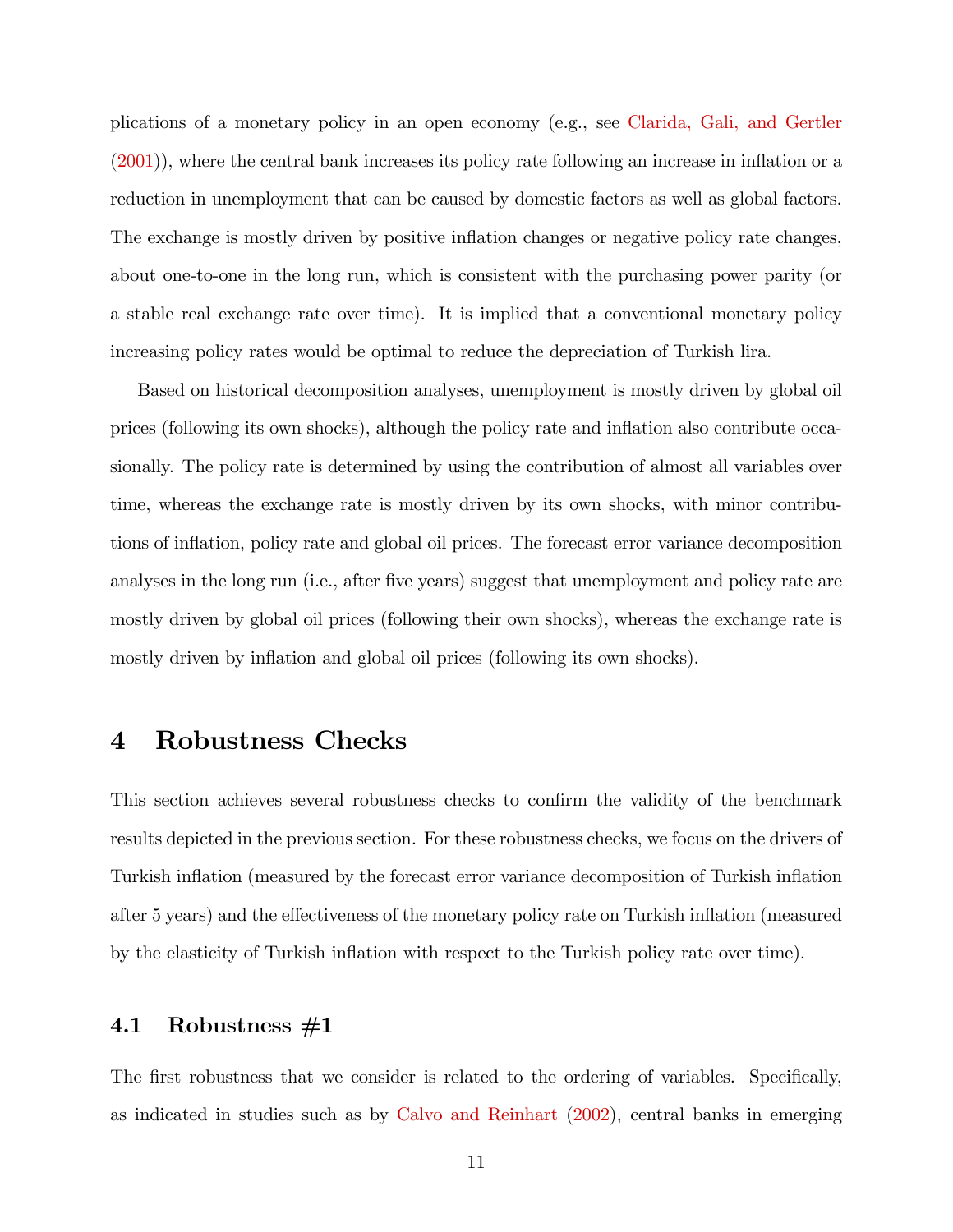markets often raise interest rates to stem currency depreciation. This opens the possibility for the exchange rate  $(\Delta e_t)$  to be ordered before the monetary policy rate  $(\Delta r_t)$ . Accordingly, for robustness  $#1$ , we utilize the alternative ordering of variables as in  $z_t =$  $(\Delta o_t, \Delta u_t, \Delta p_t, \Delta e_t, \Delta r_t)'$ , where the only difference with respect to the benchmark model is the order of  $\Delta e_t$  and  $\Delta r_t$ .

The results in Table 2 show that the drivers of Turkish inflation are virtually the same when this alternative ordering of variables is considered. Similarly, the results in Figure 4 for this robustness  $#1$  show that policy rate pass-through is negative and significant based on the 68% credible intervals. Regarding the corresponding magnitude, 1% of a change in the policy rate results in about  $0.9\%$  of a reduction in inflation after five years. Therefore, the benchmark results are robust to consideration of alternative ordering of variables.

#### 4.2 Robustness #2

The second robustness that we consider is related to the potential contribution of out-put growth on inflation as shown to be significant in studies such as by [Nasir, Naidoo,](#page-21-5) [Shahbaz, and Amoo](#page-21-5) [\(2018\)](#page-21-5), [Nasir, Al-Emadi, Shahbaz, and Hammoudeh](#page-21-6) [\(2019\)](#page-21-6) and [Nasir,](#page-21-7) [Balsalobre-Lorente, and Huynh](#page-21-7)  $(2020)$ . Accordingly, for robustness  $\#2$ , we utilize the model of  $z_t = (\Delta o_t, \Delta g_t, \Delta u_t, \Delta p_t, \Delta e_t, \Delta r_t)'$ , where the only difference with respect to the benchmark model is the new variable of output growth  $\Delta g_t$  that is measured as year-on-year percentage changes in the production of total industry in Turkey obtained from FRED.

The results in Table 2 show that the drivers of Turkish inflation are virtually the same when the additional variable of output growth is considered. Similarly, the results in Figure  $4$  for this robustness  $\#2$  show that policy rate pass-through is negative and significant based on the 68% credible intervals. Regarding the corresponding magnitude, 1% of a change in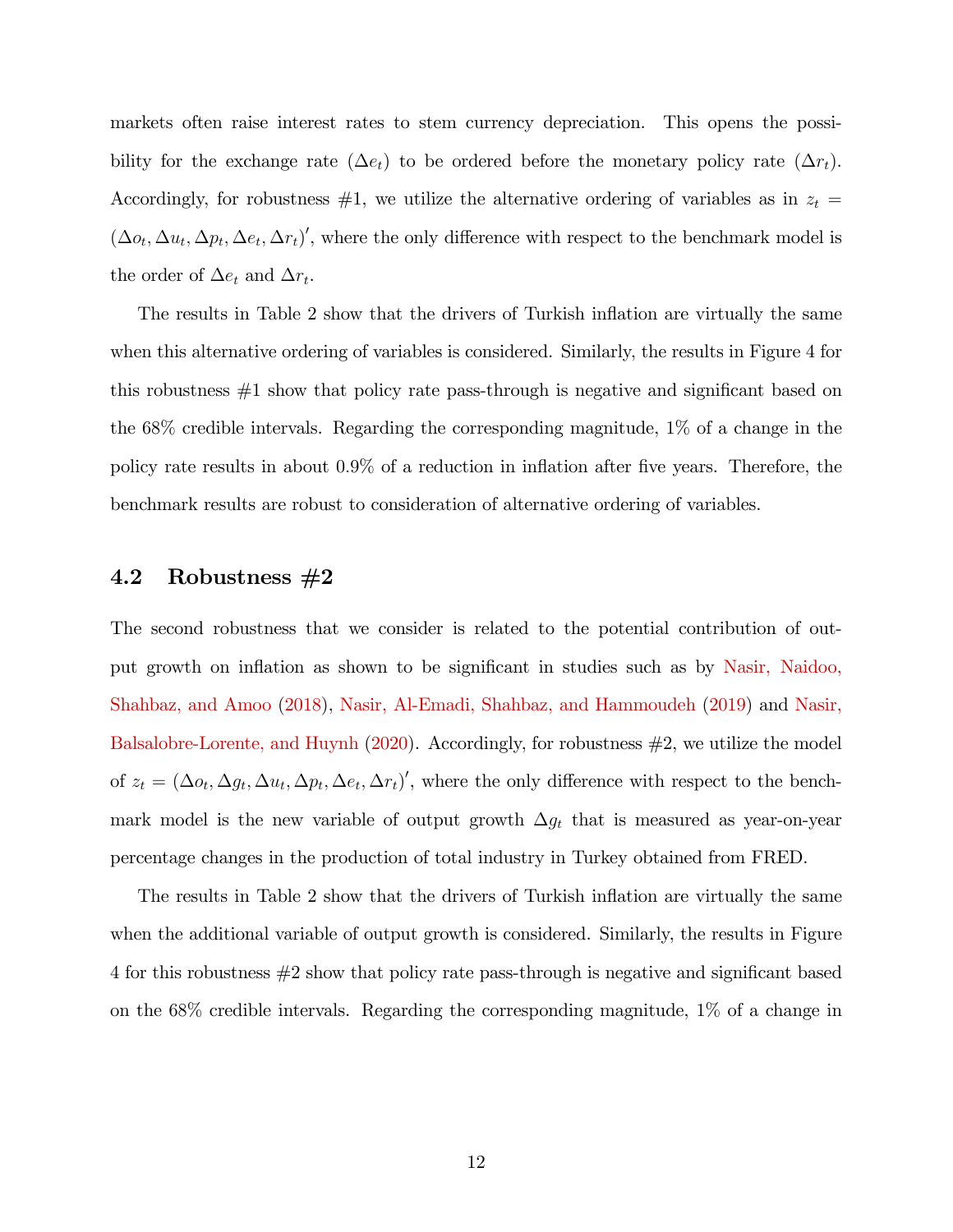the policy rate results in about  $0.8\%$  of a reduction in inflation after five years. Therefore, the benchmark results are robust to consideration of including Turkish output growth.<sup>[2](#page-2-0)</sup>

#### 4.3 Robustness #3

The third robustness that we consider is related to the potential contribution of global eco-nomic activity on Turkish inflation as suggested in studies such as by [Ha, Kose, Ohnsorge,](#page-20-0) [and Yilmazkuday](#page-20-0) [\(2019\)](#page-20-0) and [Ha, Stocker, and Yilmazkuday](#page-20-7) [\(2020\)](#page-20-7). Accordingly, for robustness #3, we utilize the model of  $z_t = (\Delta a_t, \Delta o_t, \Delta u_t, \Delta p_t, \Delta e_t, \Delta r_t)'$ , where the only difference with respect to the benchmark model is the new variable of global economic activity growth  $\Delta a_t$  that is measured as year-on-year changes in the index of global real economic activity obtained from FRED.

The results in Table 2 show that the drivers of Turkish inflation are very similar when the additional variable of global economic activity growth is considered; the only difference is that part of the contribution of global oil prices in the benchmark model is now achieved by the global economic activity growth as we call it as the global demand. Similarly, the results in Figure 4 for this robustness #3 show that policy rate pass-through is negative and significant based on the  $68\%$  credible intervals. Regarding the corresponding magnitude,  $1\%$ of a change in the policy rate results in about  $0.7\%$  of a reduction in inflation after five years. Therefore, the benchmark results are robust to consideration of including global economic activity growth.

#### 4.4 Robustness #4

The fourth robustness that we consider is related to the distinction between oil-specific supply shocks versus global demand shocks as in studies such as by [Kilian](#page-20-8) [\(2009\)](#page-20-8). Accordingly, for

<sup>&</sup>lt;sup>2</sup>Although the results are not shown here to save space, the only difference (with respect to the benchmark model) of including Turkish output growth into our analysis is having its contribution to the forecast error variance decomposition of unemployment (about 22%).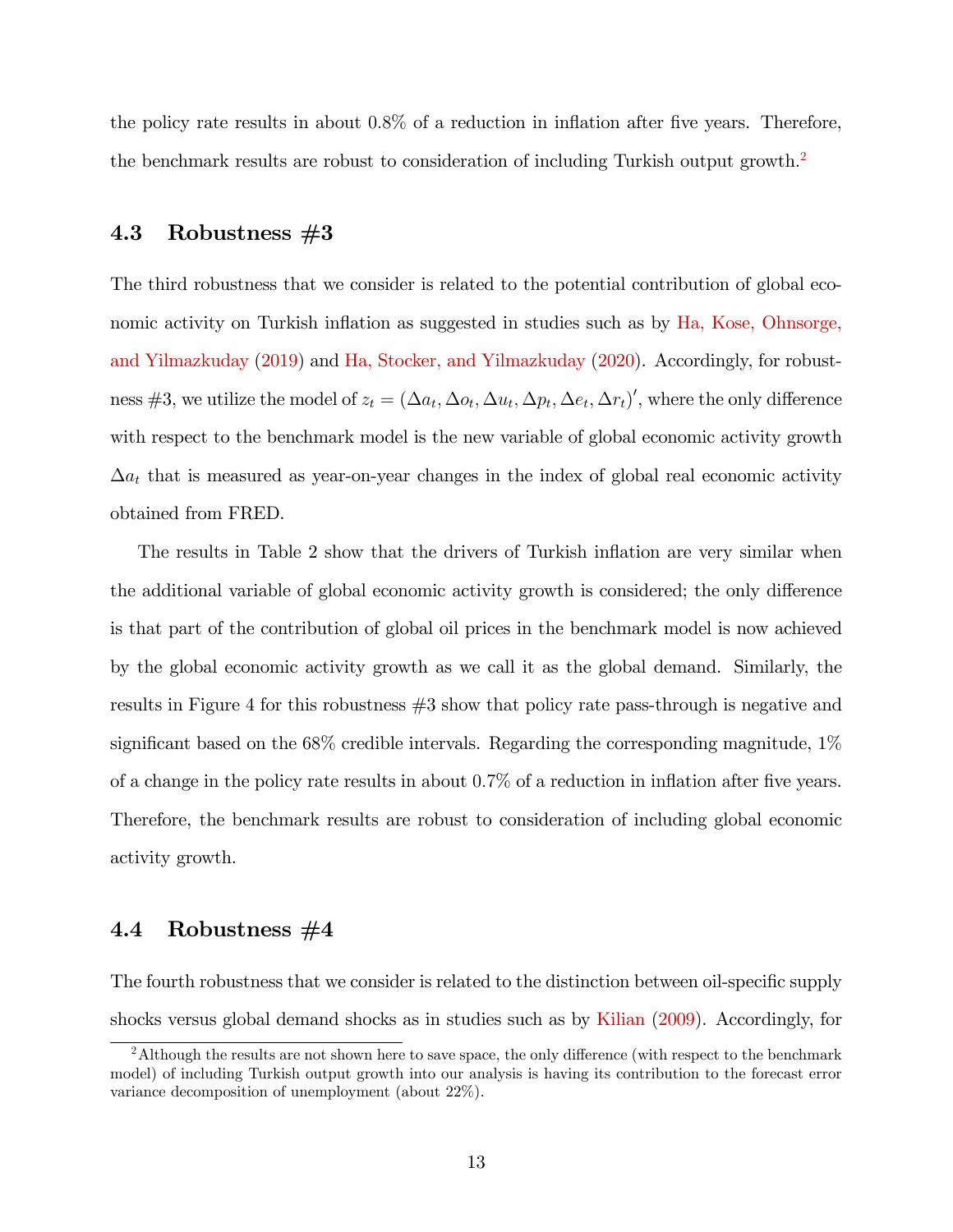robustness #4, we utilize the model of  $z_t = (\Delta d_t, \Delta o s_t, \Delta u_t, \Delta p_t, \Delta e_t, \Delta r_t)'$ , where the only difference with respect to the benchmark model is replacing  $\Delta o_t$  with  $\Delta d_t$  that represents year-on-year percentage changes in global demand and  $\Delta \omega_{s}$  that represents year-on-year changes in oil-specific supply. In this model,  $\Delta os_t$  is measured by the residuals of a regression, where year-on-year percentage changes in oil prices  $(\Delta o_t)$  are regressed on year-on-year percentage changes in global price index of all commodities (obtained from FRED);  $\Delta d_t$  is measured as the fitted values of this regression.

The results in Table 2 show that the drivers of Turkish inflation are very similar when  $\Delta o_t$  in the benchmark model is replaced by  $\Delta d_t$  and  $\Delta o_{s_t}$ ; the only difference is that the contribution of global oil prices in the benchmark model is now achieved by  $\Delta d_t$  (that we call as global demand) and  $\Delta \omega_{t}$  (that we call as oil supply). Similarly, the results in Figure  $4$  for this robustness  $#4$  show that policy rate pass-through is negative and significant based on the 68% credible intervals. Regarding the corresponding magnitude, 1% of a change in the policy rate results in about  $1\%$  of a reduction in inflation after five years. Therefore, the benchmark results are robust to distinguishing between oil-specific supply shocks versus global demand shocks.

#### 4.5 Robustness  $#5$

The fifth robustness that we consider is related to the U.S. monetary policy spillovers to emerging countries as discussed in studies such as by [Bluedorn and Bowdler](#page-18-7) [\(2011\)](#page-18-7) and [Georgiadis](#page-20-9) [\(2016\)](#page-20-9). Accordingly, we utilize the model of  $z_t = (\Delta o_t, \Delta f_t, \Delta u_t, \Delta p_t, \Delta e_t, \Delta r_t)'$ for robustness  $#5$ , where the only difference with respect to the benchmark model is having year-on-year changes in federal funds rate  $\Delta f_t$  as an additional variable. In this model,  $\Delta f_t$ is measured based on the Wu-Xia shadow rates to control for the zero lower bound of federal funds rate as detailed in [Wu and Xia](#page-22-7) [\(2016\)](#page-22-7).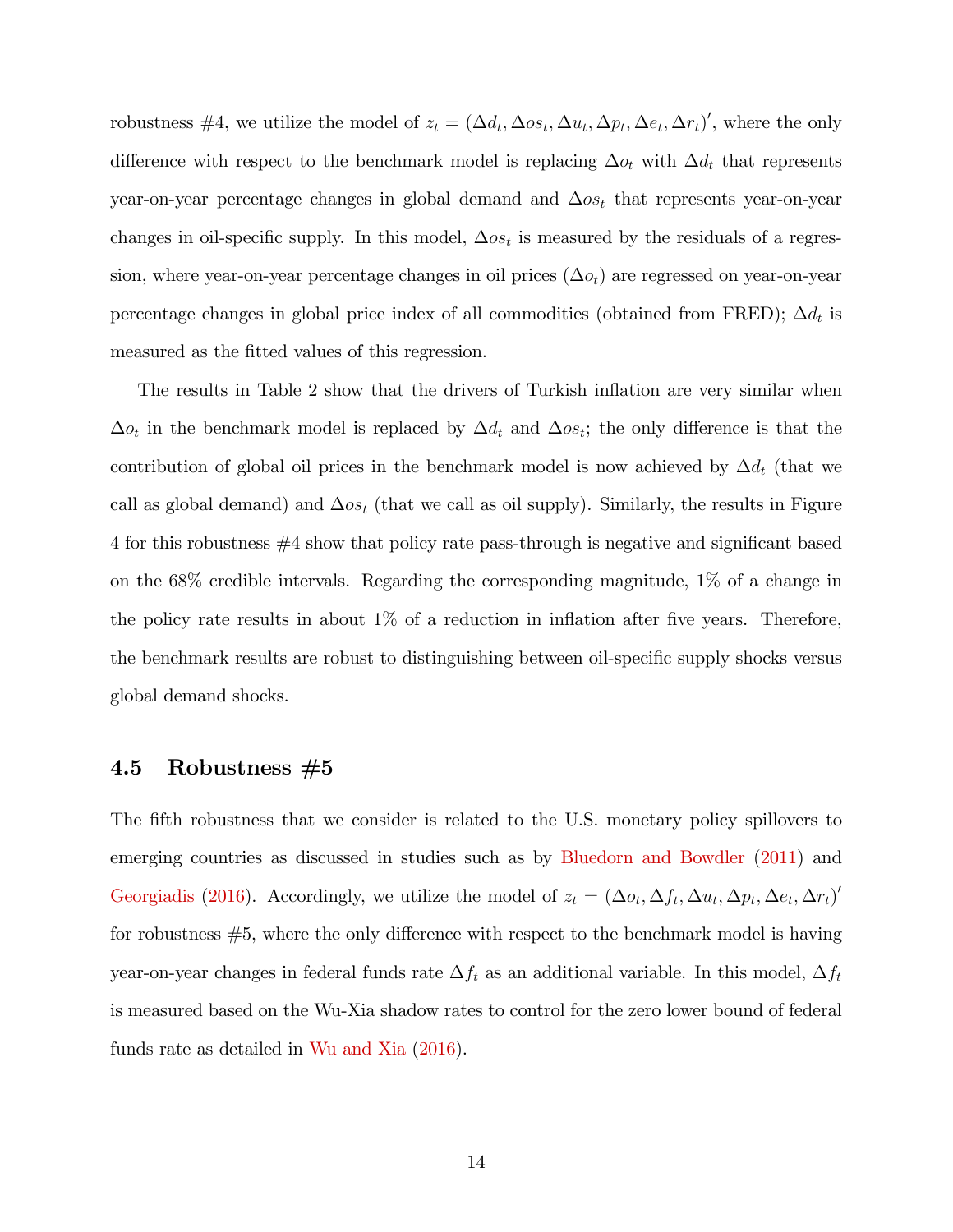The results in Table 2 show that the drivers of Turkish inflation are very similar when the additional variable of  $\Delta f_t$  is considered; the only difference is that the contribution of global oil prices in the benchmark model is partly (about 5%) explained by changes in federal funds rate. Similarly, the results in Figure 4 for this robustness #5 show that policy rate pass-through is negative and significant based on the  $68\%$  credible intervals. Regarding the corresponding magnitude,  $1\%$  of a change in the policy rate results in about  $0.8\%$  of a reduction in inflation after five years. Therefore, the benchmark results are robust to the consideration of including federal funds rate in the model.

#### 4.6 Robustness  $\#6$

The sixth robustness that we consider is related to the effects of global financial cycles on the Turkish inflation as in studies such as by [Loipersberger and Matschke](#page-21-8) [\(2022\)](#page-21-8). Accordingly, for robustness #6, we utilize the model of  $z_t = (\Delta o_t, \Delta v_t, \Delta u_t, \Delta p_t, \Delta e_t, \Delta r_t)'$ , where the only difference with respect to the benchmark model is having year-on-year percentage changes in Chicago Board Options Exchange Volatility Index (VIX)  $\Delta v_t$  as an additional variable (that is obtained from FRED) to gauge the global financial market sentiment.

The results in Table 2 show that the drivers of Turkish inflation are very similar when the additional variable of  $\Delta v_t$  is considered; the only difference is that the contribution of global oil prices in the benchmark model is partly (about 10%) explained by changes in VIX. Similarly, the results in Figure 4 for this robustness #6 show that policy rate pass-through is negative and significant based on the  $68\%$  credible intervals. Regarding the corresponding magnitude,  $1\%$  of a change in the policy rate results in about 0.6% of a reduction in inflation after Öve years. Therefore, the benchmark results are robust to the consideration of global financial cycles.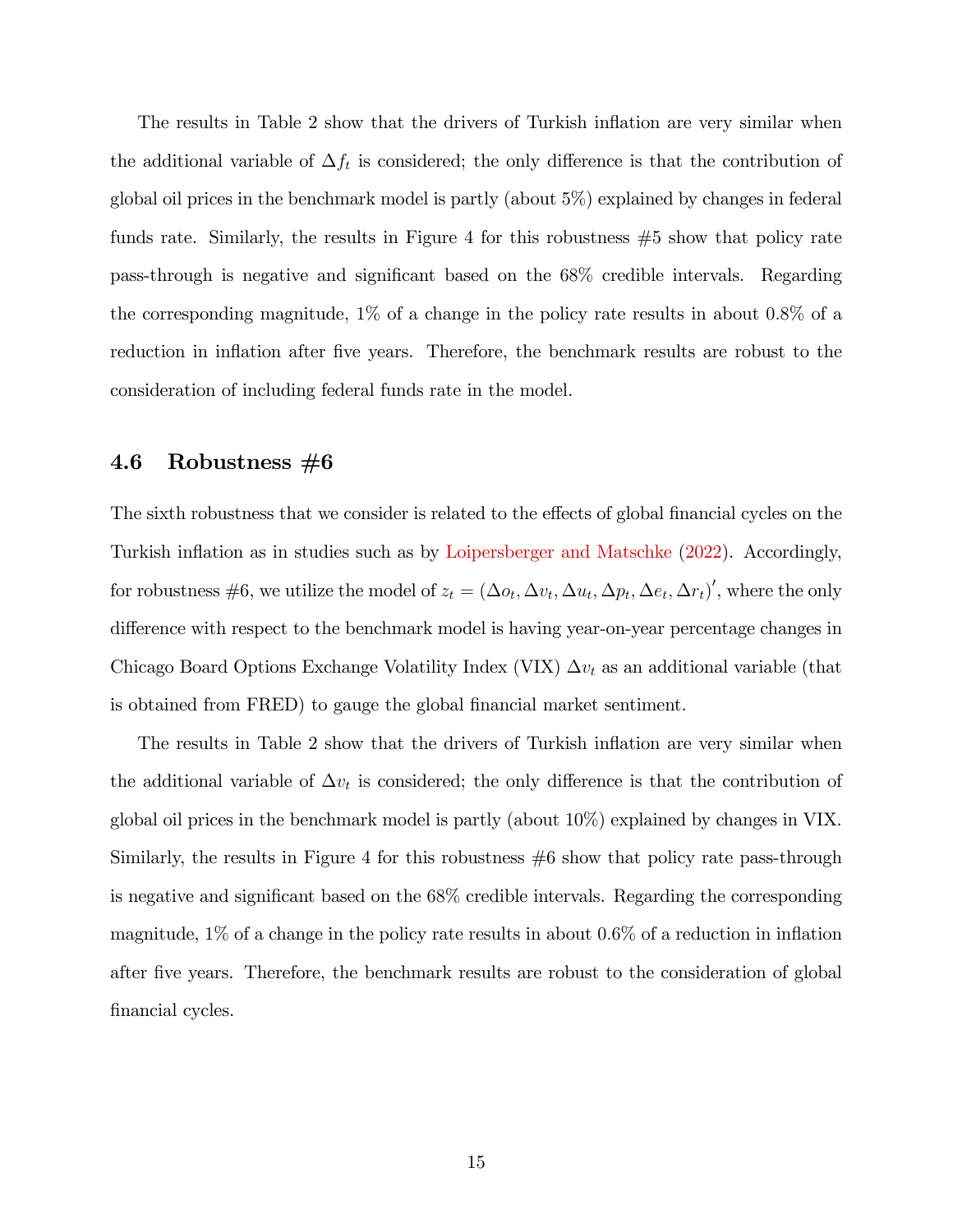### 5 Discussion of Results and Concluding Remarks

This paper has investigated the drivers of Turkish inflation that has deviated from inflation rates in other emerging markets. A structural autoregression model has been considered, where monthly data on global oil prices, Turkish inflation, unemployment rate, policy rate and exchange rate have been used.

The results based on impulse response functions have shown that policy rate pass-through into Turkish inflation is negative and significant, where  $1\%$  of a change in the policy rate results in about  $0.7\%$  of a reduction in inflation in the long run. The exchange rate-pass through into Turkish inflation has been shown to be about  $26\%$ , whereas the oil price passthrough into Turkish inflation has been shown to be about  $14\%$  in the long run. The historical decomposition analysis has further suggested that Turkish inflation has historically been driven by shocks of global oil prices and exchange rates, where the contribution of the latter has increased over time. Although policy rate shocks have also contributed to inflation historically, this contribution has been limited compared to those by shocks of exchange rates and global oil prices. The forecast error variance decomposition of Turkish inflation has additionally suggested that about 40% of its variance is explained by global oil prices, whereas about 17% of its variance is explained by exchange rate movements. These empirical results are robust to the consideration of alternative estimation strategies or variables included in the analysis.

It is implied that Turkish inflation is mostly driven by shocks of global oil prices and exchange rates, although the relatively lower contribution of positive policy rate shocks is still negative and significant. As additional empirical results show that exchange rate depreciation can be reduced by positive policy rate shocks, a conventional monetary policy of increasing policy rates following an increase in ináation or a depreciation of Turkish currency (lira) would be optimal to achieve and maintain **price stability** in Turkey, which is the primary objective of CBRT. Therefore, reducing policy rates due to political pressures despite high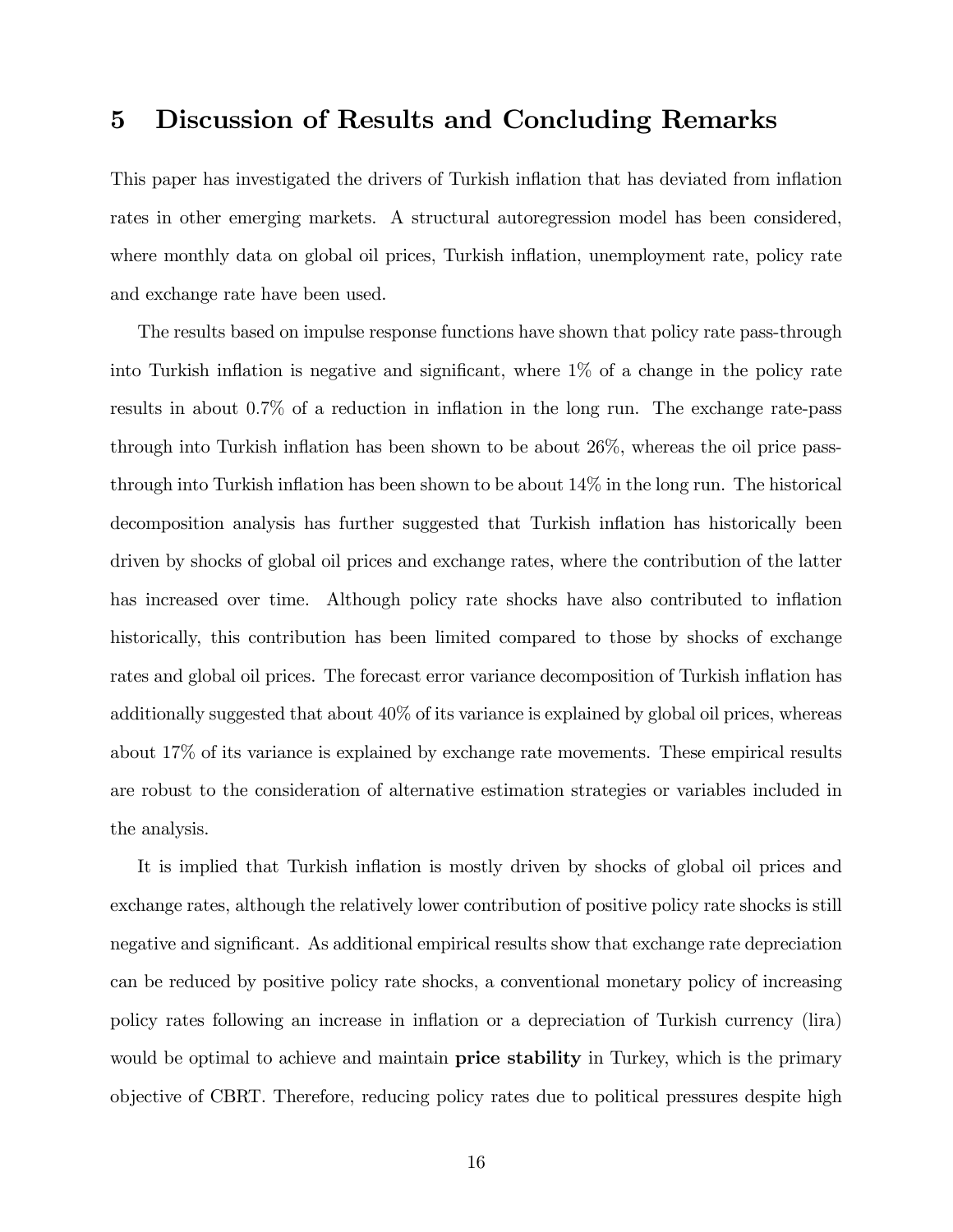inflation rates, which is an unorthodox monetary policy, would not be successful to fight against Turkish inflation based on the empirical results of this paper. This result supports the importance of central bank independence for a successful monetary policy.

### References

- <span id="page-18-5"></span>ACEMOGLU, D., S. JOHNSON, P. QUERUBIN, AND J. A. ROBINSON (2008): "When Does Policy Reform Work? The Case of Central Bank Independence," Working Paper 14033, National Bureau of Economic Research.
- <span id="page-18-2"></span>AHMED, R. (2020): "Commodity currencies and causality: Some high-frequency evidence," Economics Letters, 189, 109016.
- <span id="page-18-6"></span>AKARSU, M. Z., ET AL. (2021): "The Impact of the Turkish Presidential System on the Turkish Lira," Journal of Banking and Financial Economics, 15(1), 14–24.
- <span id="page-18-4"></span>AKCELIK, F., AND F.  $\ddot{O}$ GÜNÇ (2016): "Pass-through of crude oil prices at different stages in Turkey," Central Bank Review,  $16(1)$ ,  $41-51$ .
- <span id="page-18-0"></span>BICK, A. (2010): "Threshold effects of inflation on economic growth in developing countries,"  $Economics Letters, 108(2), 126-129.$
- <span id="page-18-3"></span>BJØRNLAND, H. C. (2009): "Oil price shocks and stock market booms in an oil exporting country," Scottish journal of political economy,  $56(2)$ ,  $232-254$ .
- <span id="page-18-7"></span>BLUEDORN, J. C., AND C. BOWDLER (2011): "The open economy consequences of US monetary policy," Journal of International Money and Finance,  $30(2)$ ,  $309-336$ .
- <span id="page-18-1"></span>BORIO, C. E., AND A. J. FILARDO (2007): "Globalisation and inflation: New cross-country evidence on the global determinants of domestic inflation," BIS Working Paper No. 227, Available at SSRN: https://ssrn.com/abstract=1013577.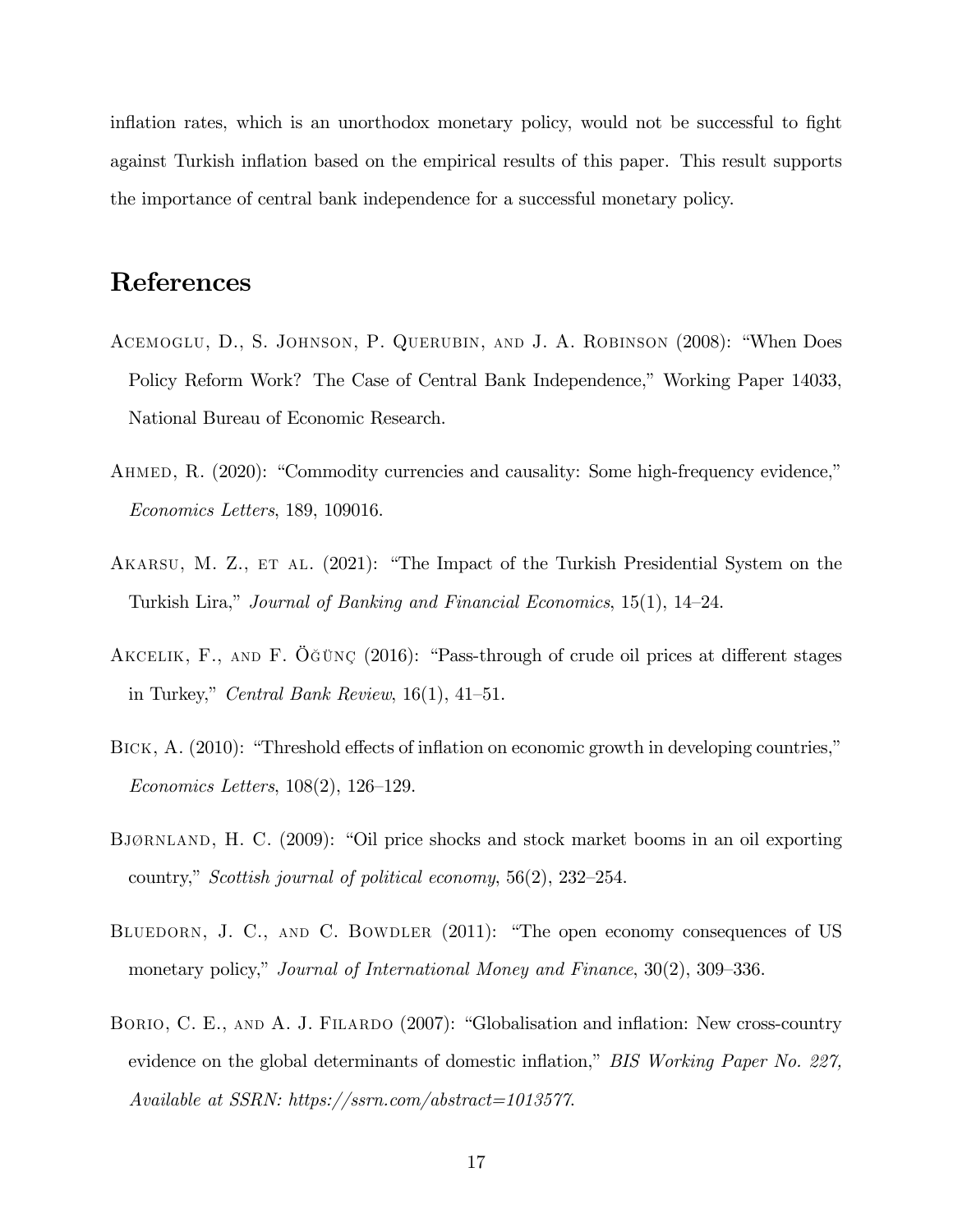- <span id="page-19-9"></span>CALVO, G. A., AND C. M. REINHART  $(2002)$ : "Fear of floating," The Quarterly journal of economics,  $117(2)$ ,  $379-408$ .
- <span id="page-19-2"></span>CHARNAVOKI, V., AND J. J. DOLADO  $(2014)$ : "The effects of global shocks on small commodity-exporting economies: lessons from Canada," American Economic Journal: Macroeconomics,  $6(2)$ ,  $207-37$ .
- <span id="page-19-3"></span>CHRISTIANO, L. J., M. EICHENBAUM, AND C. L. EVANS (1999): "Monetary policy shocks: What have we learned and to what end?," Handbook of macroeconomics, 1, 65–148.
- <span id="page-19-5"></span>CICCARELLI, M., AND B. MOJON  $(2010)$ : "Global inflation," The Review of Economics and  $Statistics, 92(3), 524–535.$
- <span id="page-19-8"></span>CLARIDA, R., J. GALI, AND M. GERTLER  $(2001)$ : "Optimal monetary policy in open versus closed economies: an integrated approach,"  $American Economic Review, 91(2), 248-252.$
- <span id="page-19-4"></span>DEDEOGLU, D., AND H. KAYA  $(2014)$ : "Pass-through of oil prices to domestic prices: Evidence from an oil-hungry but oil-poor emerging market," *Economic Modelling*,  $43, 67–74$ .
- <span id="page-19-0"></span>DEMIRALP, S., AND S. DEMIRALP (2019): "Erosion of Central Bank Independence in Turkey," Turkish Studies,  $20(1)$ ,  $49-68$ .
- <span id="page-19-7"></span>FORBES, K., I. HJORTSOE, AND T. NENOVA (2018): "The shocks matter: improving our estimates of exchange rate pass-through," Journal of international economics,  $114$ ,  $255$ 275.
- <span id="page-19-1"></span>GAMBETTI, L., E. PAPPA, AND F. CANOVA (2008): "The structural dynamics of US output and inflation: what explains the changes?," Journal of Money, Credit and Banking,  $40(2-3)$ , 369–388.
- <span id="page-19-6"></span>GARRIGA, A. C., AND C. M. RODRIGUEZ (2020): "More effective than we thought: Central bank independence and inflation in developing countries,"  $Economic Modelling$ , 85, 87–105.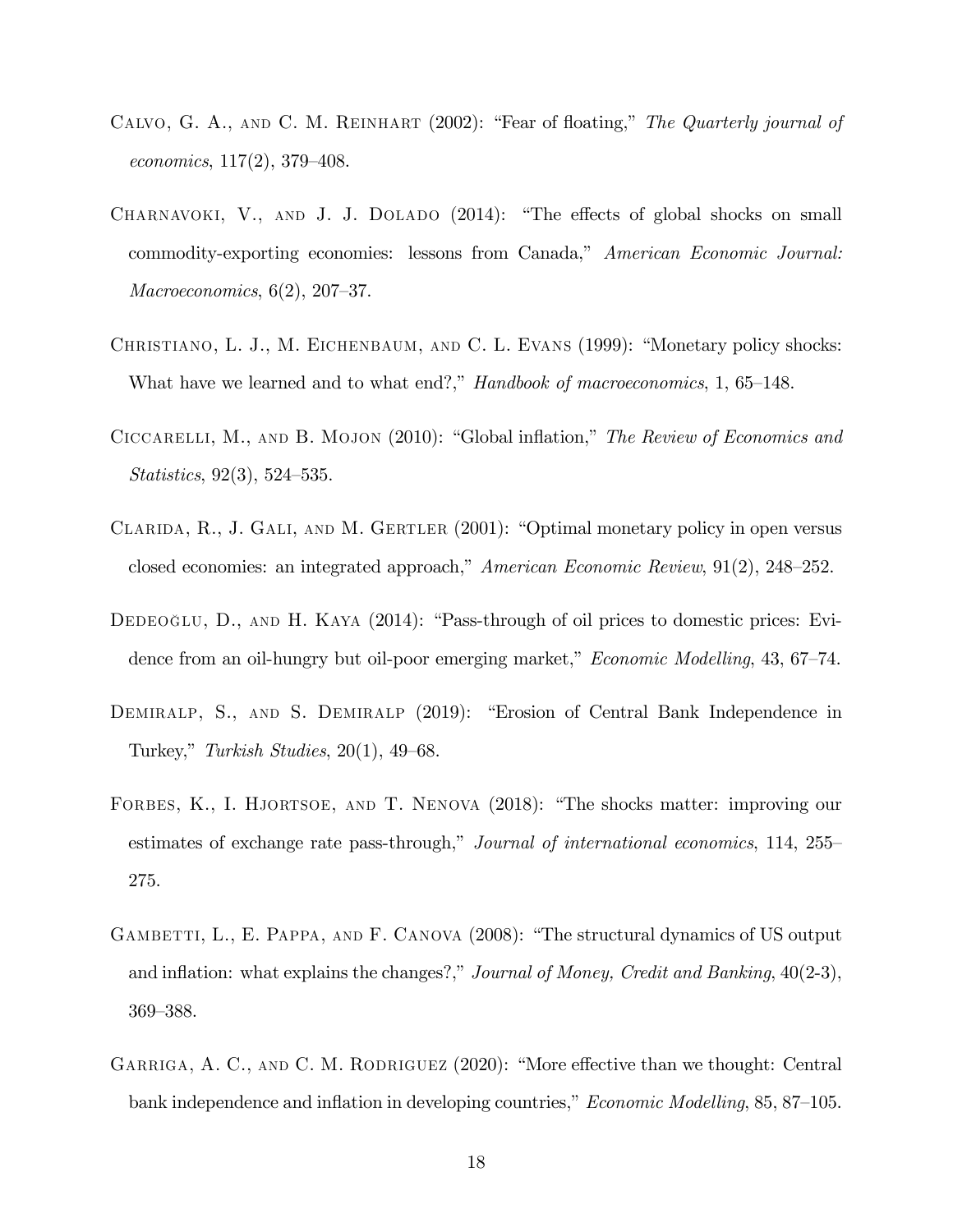- <span id="page-20-9"></span>GEORGIADIS, G.  $(2016)$ : "Determinants of global spillovers from US monetary policy," Journal of international Money and Finance, 67, 41–61.
- <span id="page-20-4"></span>GERTLER, M., AND P. KARADI  $(2015)$ : "Monetary policy surprises, credit costs, and economic activity," American Economic Journal: Macroeconomics,  $7(1)$ , 44–76.
- <span id="page-20-1"></span>GLOBAN, T., V. ARČABIĆ, P. SORIĆ, ET AL. (2016): "Inflation in New EU Member States: A Domestically or Externally Driven Phenomenon?," Emerging Markets Finance and Trade,  $52(1)$ ,  $154-168$ .
- <span id="page-20-0"></span>HA, J., M. A. KOSE, F. OHNSORGE, AND H. YILMAZKUDAY (2019): "Sources of inflation: Global and domestic drivers," Inflation in Emerging and Developing Economies: Evolution, Drivers, and Policies, pp. 143–199.
- <span id="page-20-7"></span>HA, J., M. M. STOCKER, AND H. YILMAZKUDAY (2020): "Inflation and exchange rate pass-through," Journal of International Money and Finance, 105, 102187.
- <span id="page-20-2"></span>HAŁKA, A., AND J. KOTŁOWSKI (2017): "Global or domestic? Which shocks drive inflation in European small open economies?," *Emerging Markets Finance and Trade*, 53 $(8)$ , 1812 $-$ 1835.
- <span id="page-20-5"></span>KARA, H., AND F.  $\tilde{\mathrm{O}}$ ĞÜNÇ (2008): "Inflation targeting and exchange rate pass-through: The Turkish experience," Emerging Markets Finance and Trade,  $44(6)$ , 52–66.
- <span id="page-20-8"></span>KILIAN, L. (2009): "Not all oil price shocks are alike: Disentangling demand and supply shocks in the crude oil market," American Economic Review,  $99(3)$ , 1053–69.
- <span id="page-20-6"></span>KLOMP, J., AND J. DE HAAN (2010): "Central bank independence and inflation revisited," Public Choice,  $144(3)$ ,  $445-457$ .
- <span id="page-20-3"></span>LEEPER, E. M., C. A. SIMS, T. ZHA, R. E. HALL, AND B. S. BERNANKE  $(1996)$ : "What does monetary policy do?," Brookings papers on economic activity,  $1996(2)$ , 1–78.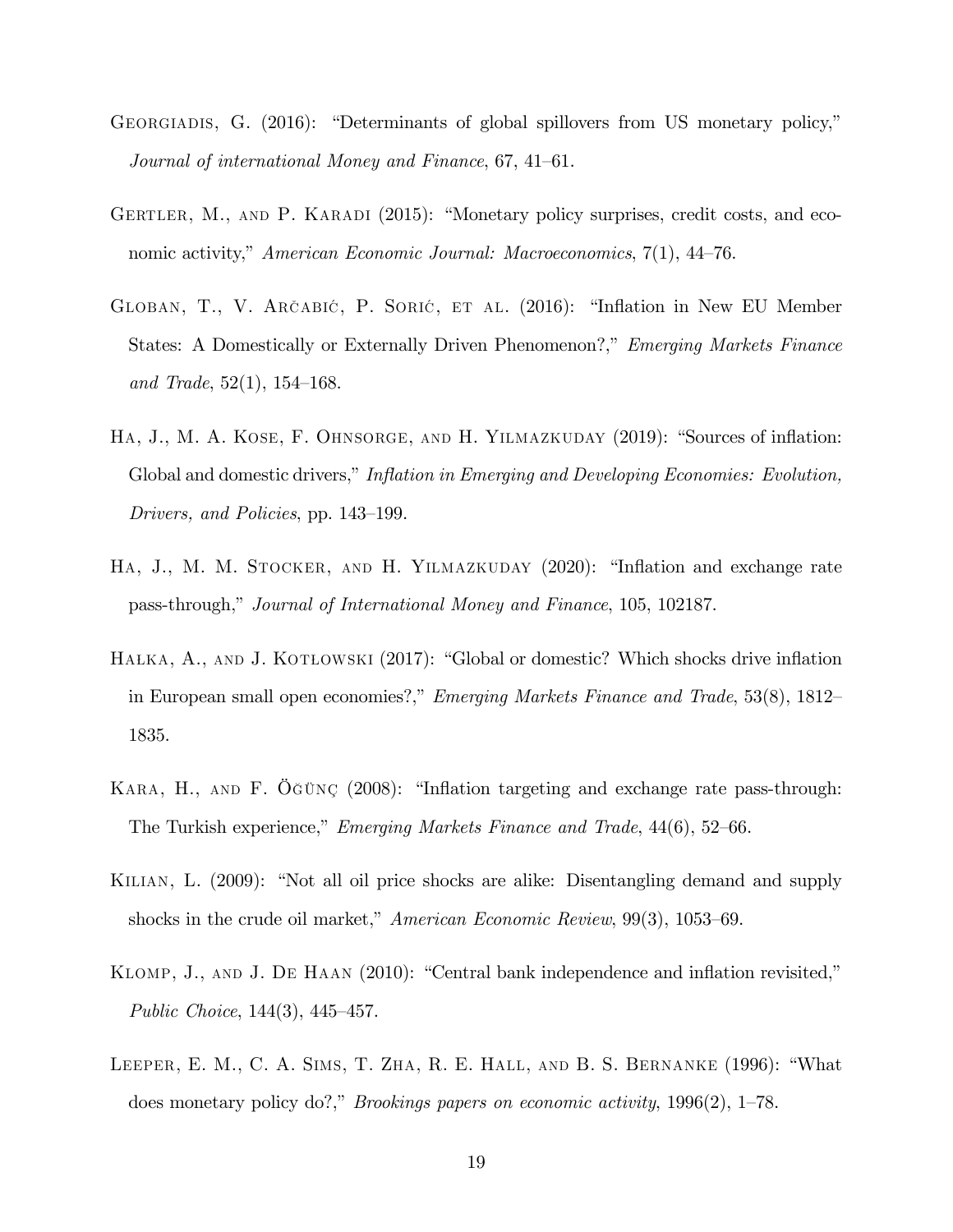- <span id="page-21-8"></span>LOIPERSBERGER, F., AND J. MATSCHKE  $(2022)$ : "Financial cycles and domestic policy choices," European Economic Review, p. 104034.
- <span id="page-21-4"></span>MOHANTY, M. S., P. TURNER, ET AL. (2008): "Monetary policy transmission in emerging market economies: what is new?," BIS papers, 35, 1–60.
- <span id="page-21-3"></span>MUMTAZ, H., S. SIMONELLI, AND P. SURICO (2011): "International comovements, business cycle and inflation: A historical perspective," Review of Economic Dynamics,  $14(1)$ ,  $176$ 198.
- <span id="page-21-0"></span>MUMTAZ, H., AND P. SURICO (2012): "Evolving international inflation dynamics: world and country-specific factors," Journal of the European Economic Association,  $10(4)$ , 716–734.
- <span id="page-21-6"></span>NASIR, M. A., A. A. AL-EMADI, M. SHAHBAZ, AND S. HAMMOUDEH (2019): "Importance of oil shocks and the GCC macroeconomy: A structural VAR analysis," Resources Policy,  $61, 166-179.$
- <span id="page-21-7"></span>NASIR, M. A., D. BALSALOBRE-LORENTE, AND T. L. D. HUYNH (2020): "Anchoring inflation expectations in the face of oil shocks  $\&$  in the proximity of ZLB: A tale of two targeters,"  $Energy Economics$ , 86, 104662.
- <span id="page-21-5"></span>NASIR, M. A., L. NAIDOO, M. SHAHBAZ, AND N. AMOO (2018): "Implications of oil prices shocks for the major emerging economies: A comparative analysis of BRICS," *Energy*  $Economics, 76, 76–88.$
- <span id="page-21-1"></span>OSORIO, C., AND D. F. UNSAL (2013): "Inflation dynamics in Asia: Causes, changes, and spillovers from China," Journal of Asian Economics, 24, 26–40.
- <span id="page-21-2"></span>OZGUR, O., L. AYDIN, E. T. KARAGOL, AND F. C. OZBUGDAY  $(2021)$ : "The fuel price pass-through in Turkey: The case study of motor fuel price subsidy system,"  $Energy, 226$ , 120399.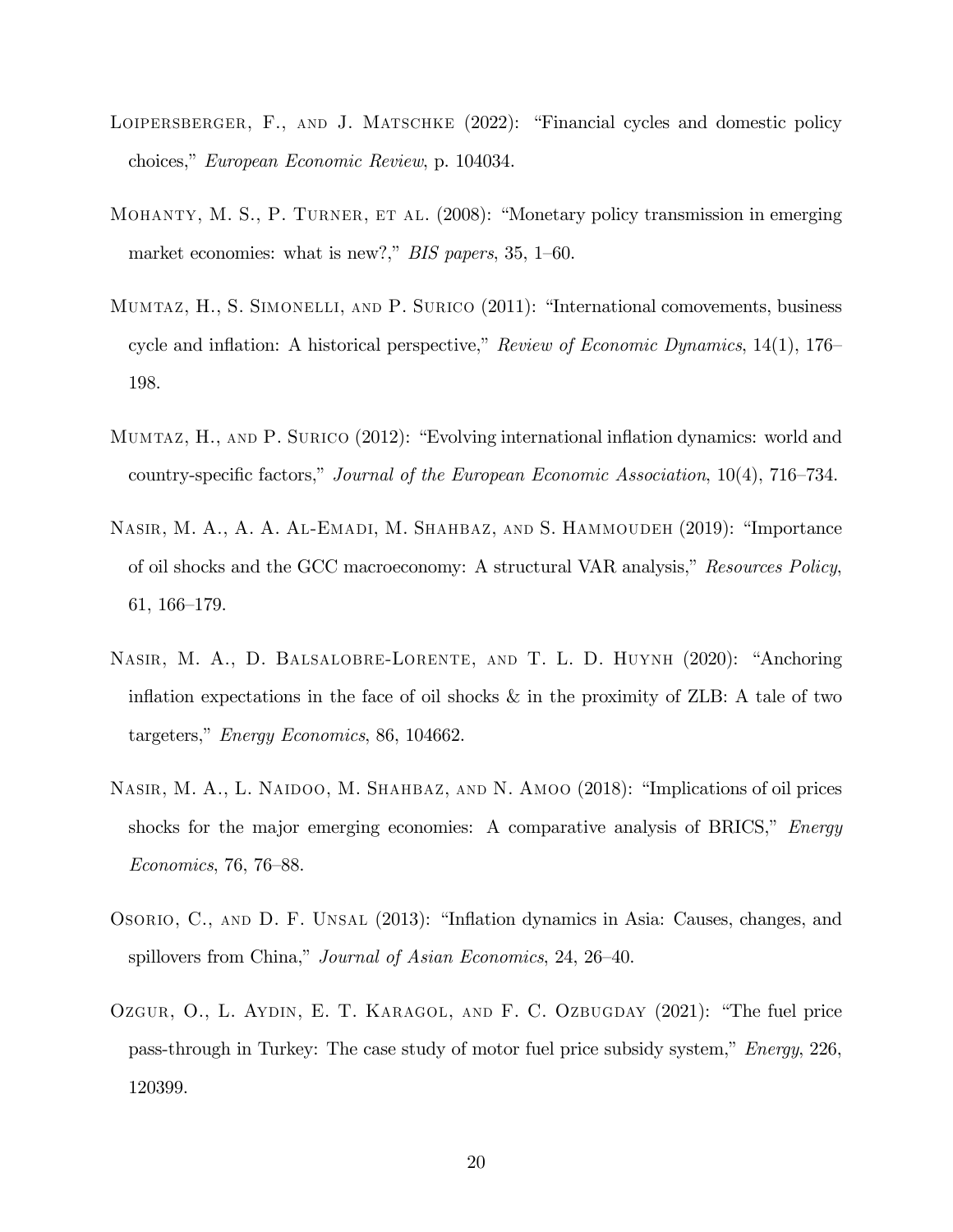- <span id="page-22-3"></span>PATNAIK, I., A. SHAH, AND R. BHATTACHARYA (2011): "Monetary policy transmission in an emerging market setting," IMF Working Paper  $11/5$ , International Monetary Fund,Washington, DC.
- <span id="page-22-5"></span>SHAMBAUGH, J. (2008): "A new look at pass-through," Journal of International Money and Finance,  $27(4)$ , 560–591.
- <span id="page-22-4"></span>VONNÁK, B.  $(2008)$ : "The Hungarian monetary transmission mechanism: an assessment," in In Transmission Mechanisms for Monetary Policy in Emerging Market Economies, 235-57. Basel: Bank for International Settlements., pp. 235–257.
- <span id="page-22-7"></span>WU, J. C., AND F. D. XIA (2016): "Measuring the macroeconomic impact of monetary policy at the zero lower bound," Journal of Money, Credit and Banking,  $48(2-3)$ ,  $253-291$ .
- <span id="page-22-0"></span>YILMAZKUDAY, H. (2011): "Thresholds in the finance-growth nexus: A cross-country analysis," The World Bank Economic Review,  $25(2)$ ,  $278-295$ .
- <span id="page-22-1"></span>(2013): "Inflation thresholds and growth," *International Economic Journal*, 27(1),  $1 - 10$ .
- <span id="page-22-2"></span>- (2020): "Unequal Exchange Rate Pass-Through across Income Groups," Macroeconomic Dynamics, pp. 1–44.
- <span id="page-22-6"></span> $(2021)$ : "Oil price pass-through into consumer prices: Evidence from US weekly data," Journal of International Money and Finance, 119, 102494.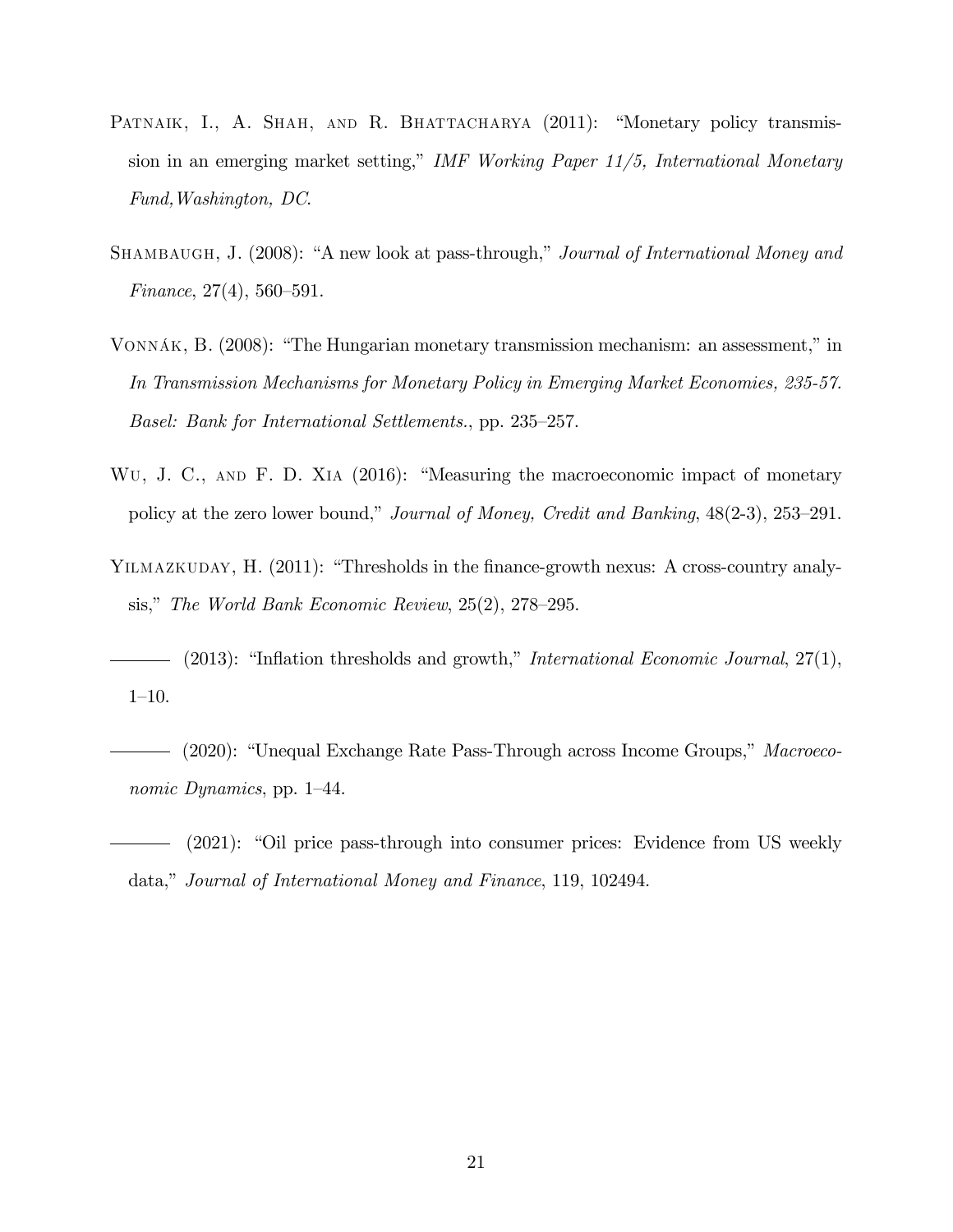| Contribution of:  | After 1 Month | After 1 Quarter | After 1 Year | After 5 Years |
|-------------------|---------------|-----------------|--------------|---------------|
| Unemployment      | $0.9\%$       | 0.7%            | $0.8\%$      | 1.6%          |
| Inflation         | 88.2%         | 77.4\%          | 46.2%        | $40.0\%$      |
| Policy Rate       | $0.0\%$       | $0.1\%$         | 1.7%         | 3.5%          |
| Exchange Rate     | $1.1\%$       | 5.5%            | 15.5%        | 17.1%         |
| Global Oil Prices | $9.8\%$       | 16.3%           | 35.7%        | 37.9%         |

### Table 1 - Forecast Error Variance Decomposition of Inflation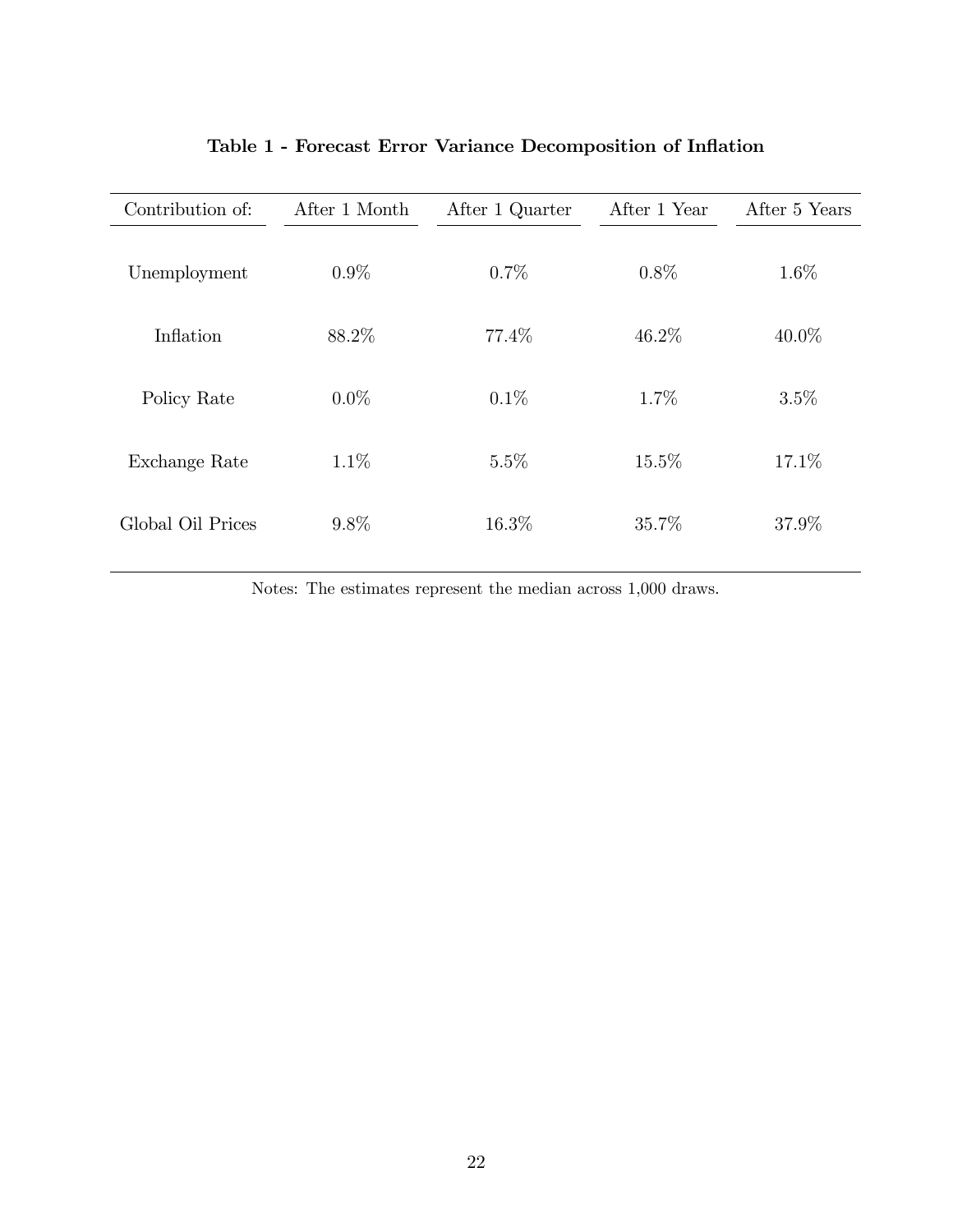| Contribution of:      | #1    | #2      | #3       | #4       | #5      | #6    |
|-----------------------|-------|---------|----------|----------|---------|-------|
| Unemployment          | 1.7%  | $0.9\%$ | $2.0\%$  | $2.1\%$  | 1.7%    | 1.5%  |
| Inflation             | 40.1% | 42.3%   | $40.5\%$ | 40.1%    | 42.5%   | 37.4% |
| Policy Rate           | 4.0%  | $3.3\%$ | $3.0\%$  | 4.2%     | $3.1\%$ | 2.7%  |
| Exchange Rate         | 16.3% | 16.6%   | 20.2%    | 16.7%    | 15.5%   | 21.8% |
| Global Oil Prices     | 37.8% | 35.7%   | 17.5%    |          | 31.9%   | 26.6% |
| Output Growth         |       | 1.2%    |          |          |         |       |
| Global Demand         |       |         | 16.8%    | $31.6\%$ |         |       |
| Oil Supply            |       |         |          | 5.3%     |         |       |
| Federal Funds Rate    |       |         |          |          | $5.3\%$ |       |
| CBOE Volatility Index |       |         |          |          |         | 9.9%  |

Table 2 - Robustness Checks for FEVD of Inflation After 5 Years

Notes: FEVD stands for forecast error variance decomposition. The estimates represent the median across 1,000 draws.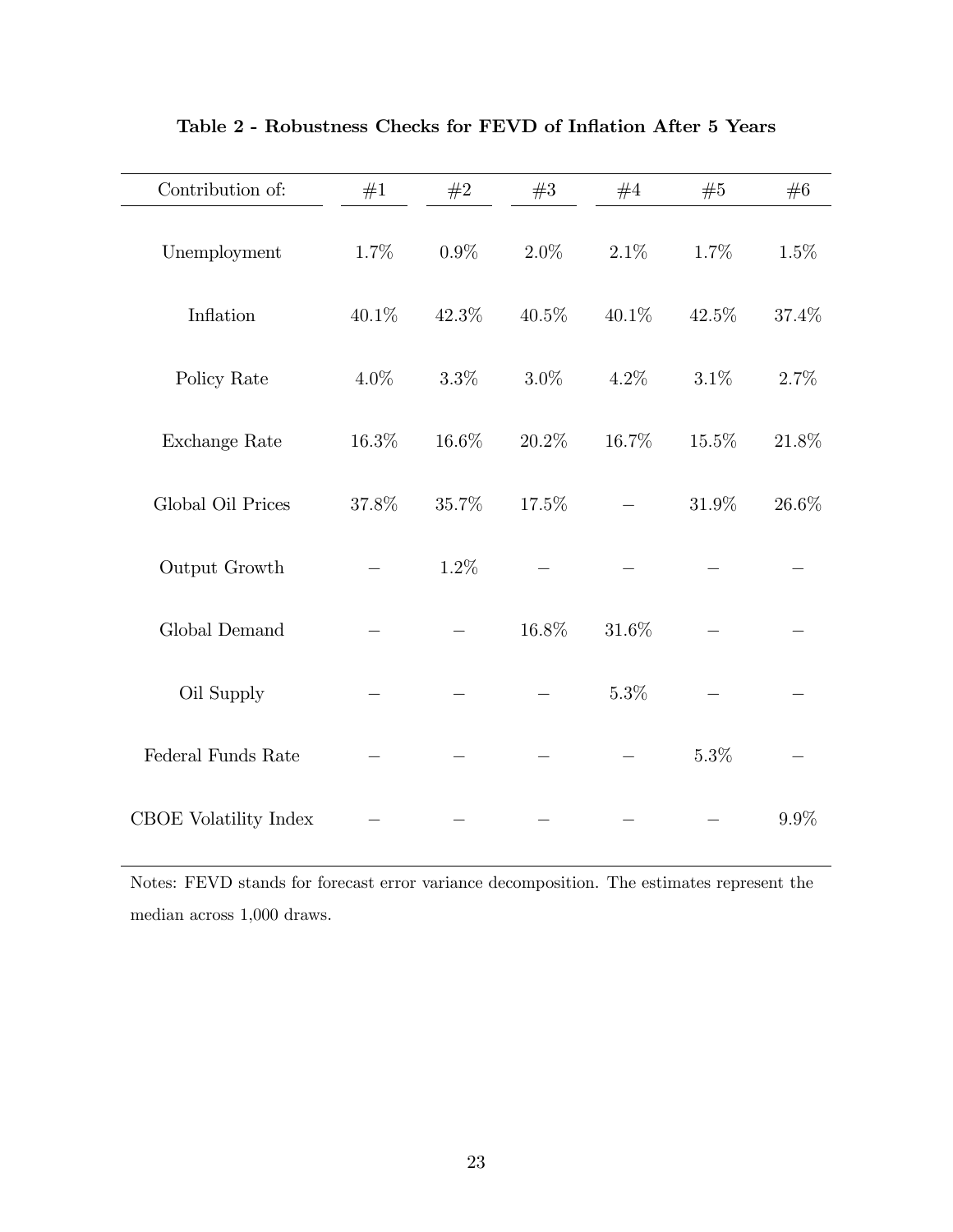

Figure 1 - Descriptive Statistics and Lag Selection

Notes: Series represent those used in the estimation.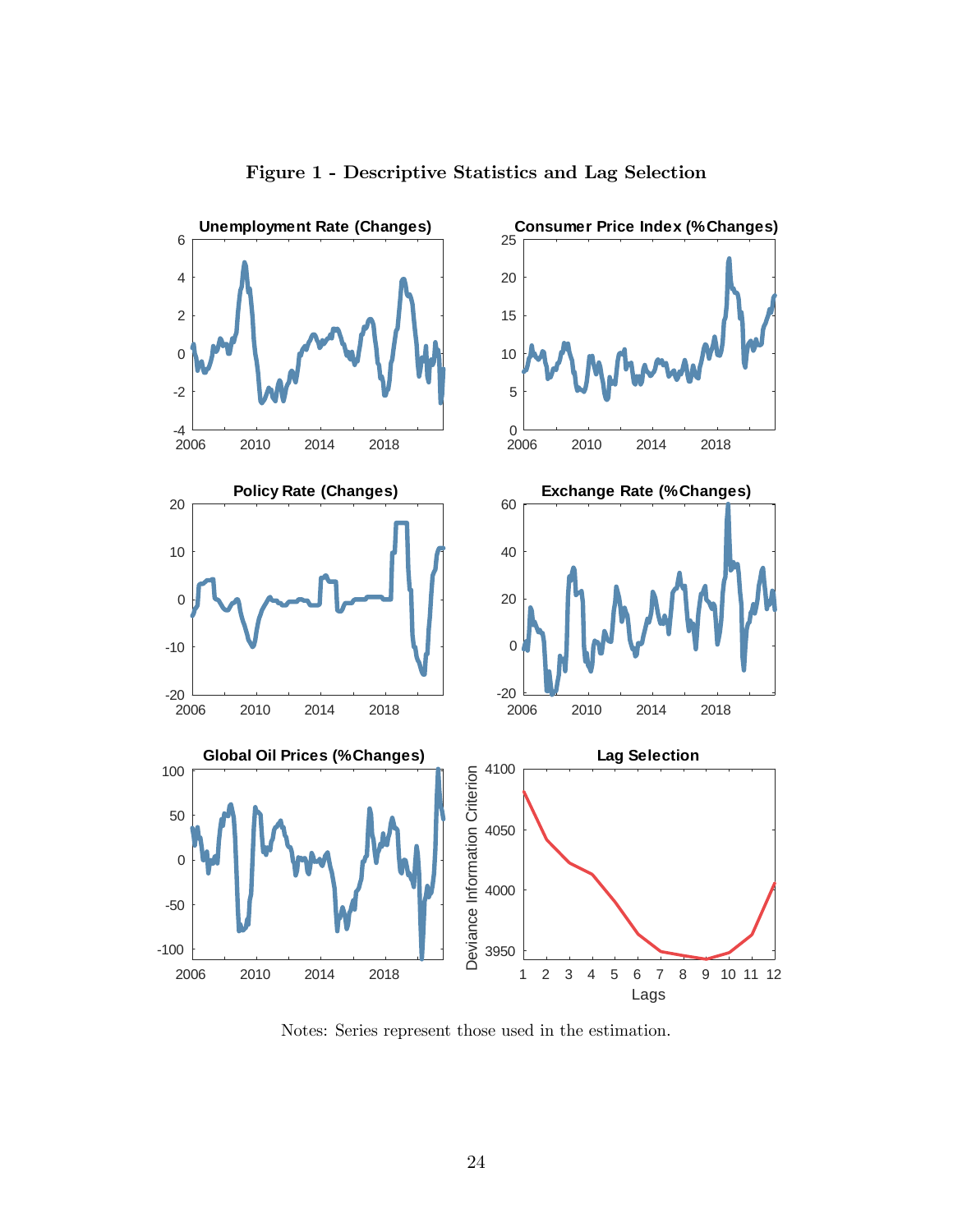

Figure 2 - Elasticity of Inflation with Respect to Alternative Variables

Notes: The solid lines represent the estimates, while dashed lines represent lower and upper bounds that correspond to the 68% credible intervals.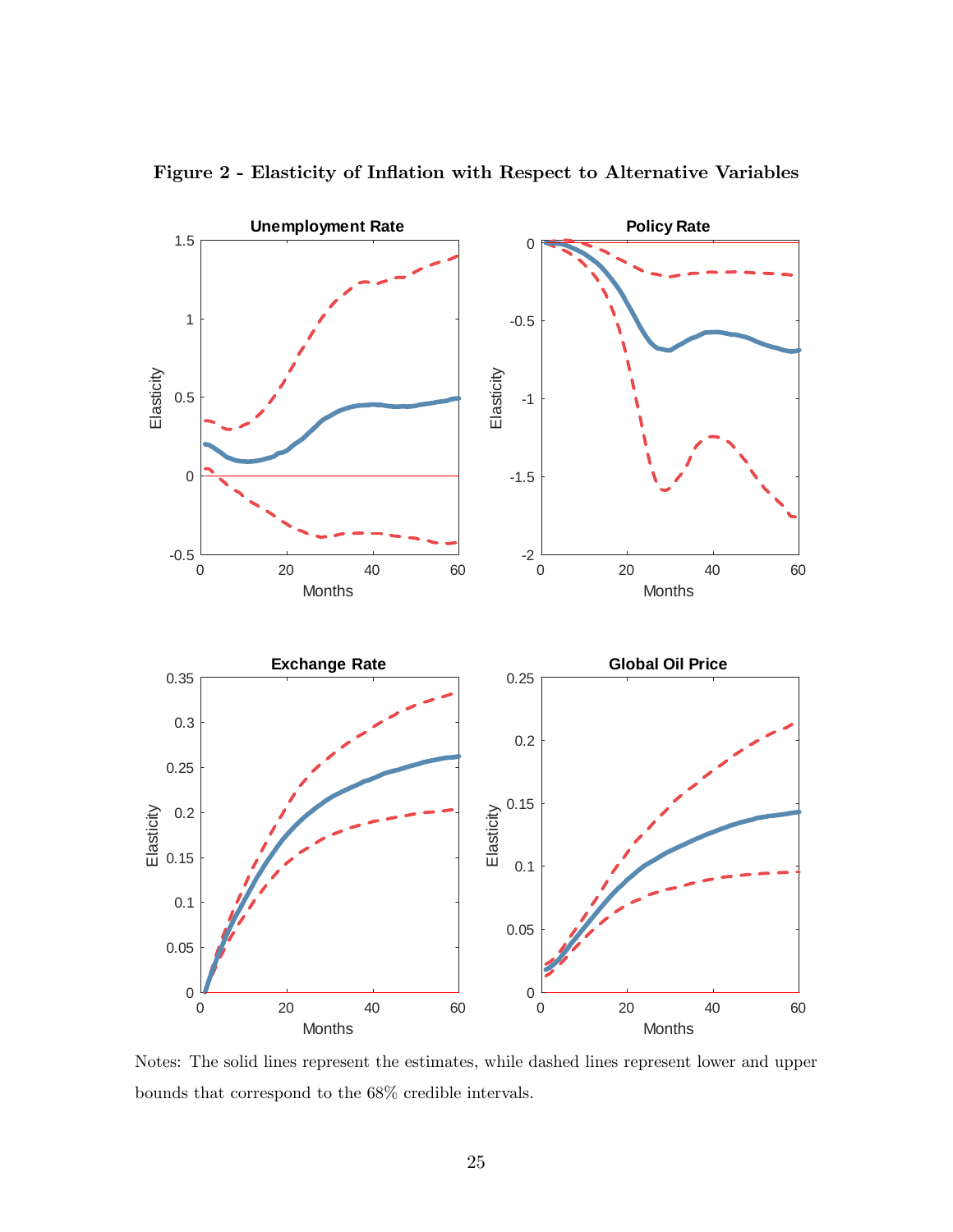

#### Figure 3 - Historical Decomposition of Inflation

Notes: The solid lines represent the estimates, while dashed lines represent lower and upper bounds that correspond to the 68% credible intervals.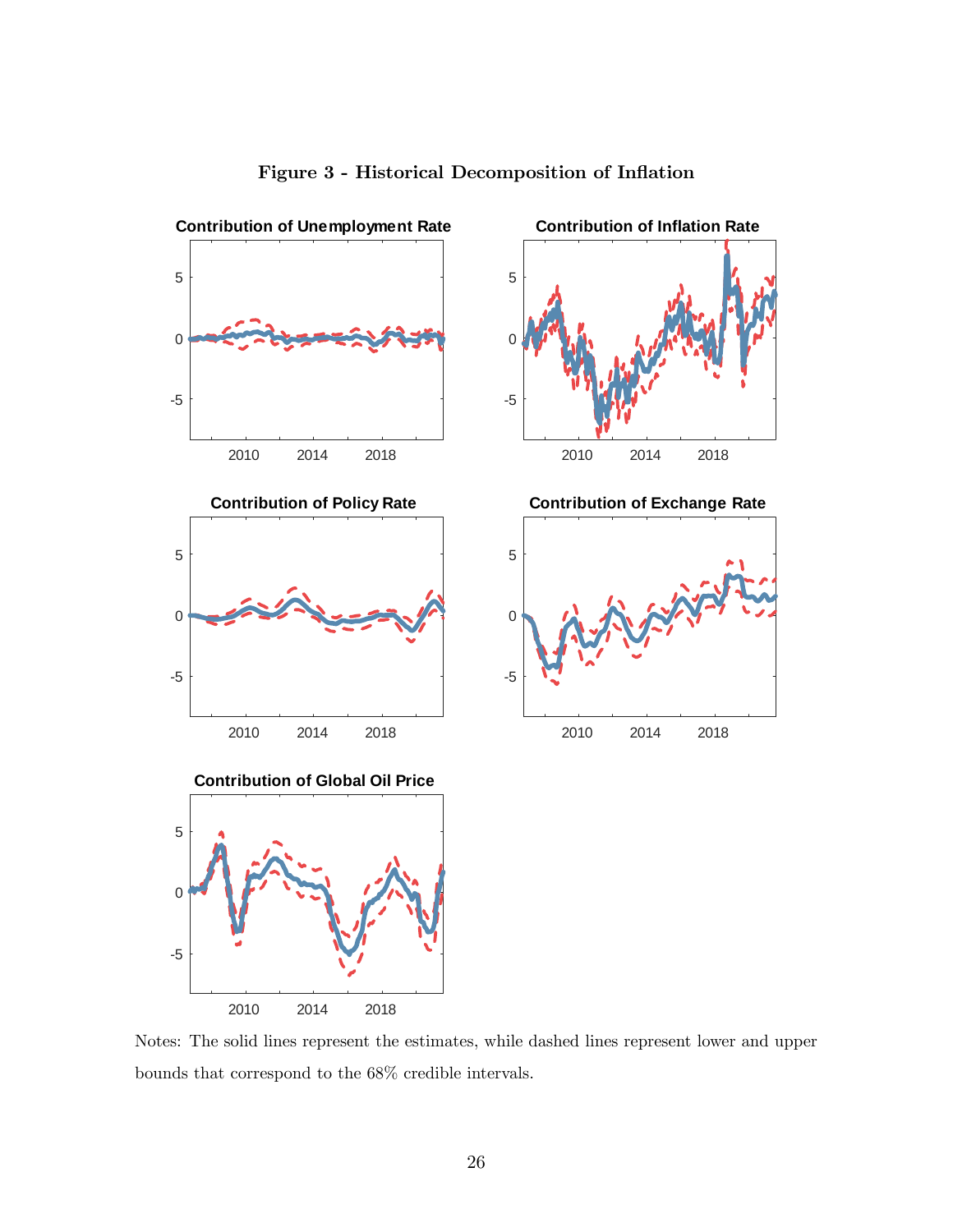

Figure 4 - Robustness for Elasticity of Inflation with Respect to Policy Rate

Notes: The solid lines represent the estimates, while dashed lines represent lower and upper bounds that correspond to the 68% credible intervals.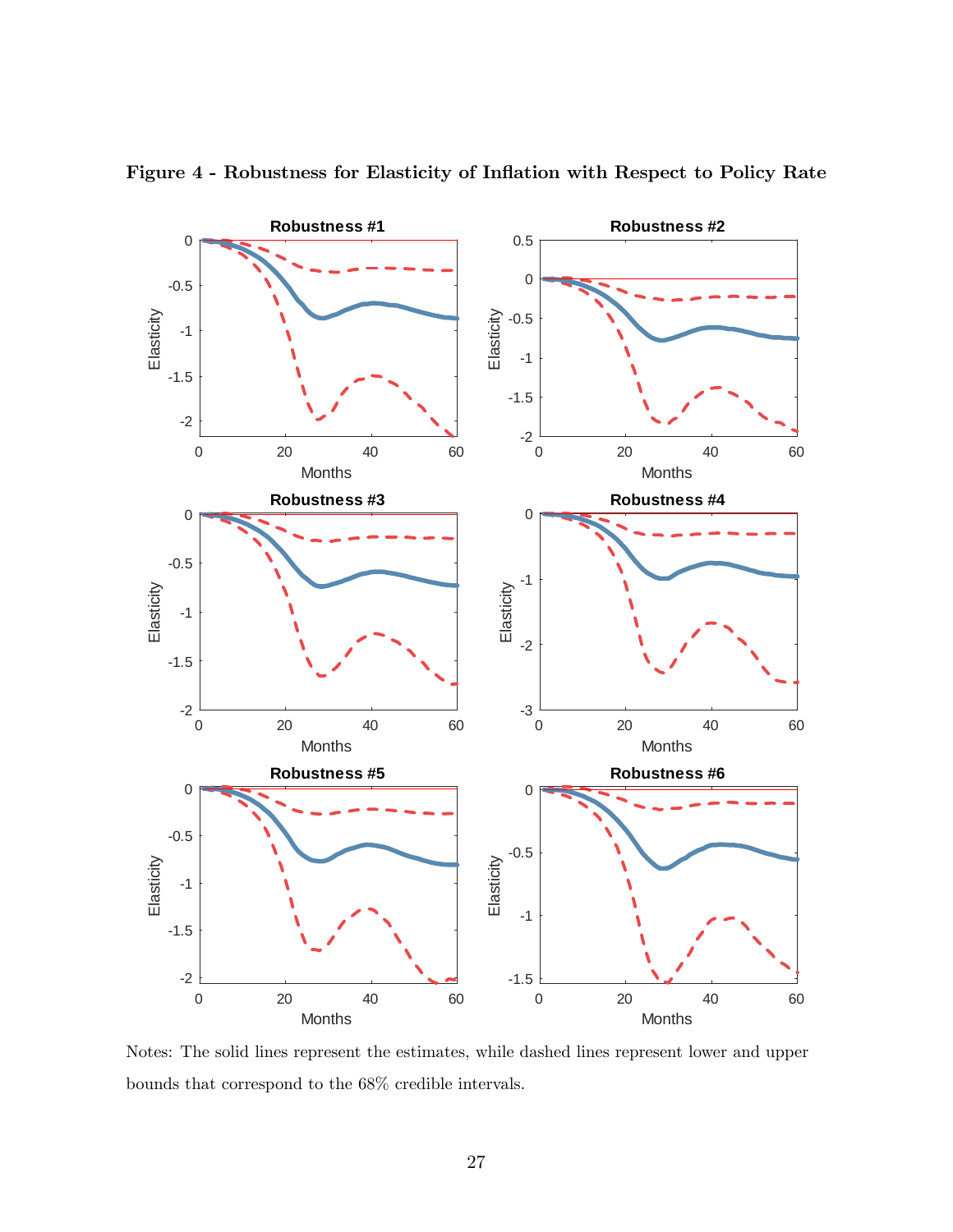## 6 Appendix Tables and Figures (Online Publication)

| Contribution of:  | After 1 Month | After 1 Quarter | After 1 Year | After 5 Years |
|-------------------|---------------|-----------------|--------------|---------------|
| Unemployment      | 98.3%         | 93.0%           | 76.6%        | 65.8%         |
| Inflation         | $0.0\%$       | $0.4\%$         | $4.2\%$      | $6.4\%$       |
| Policy Rate       | $0.1\%$       | $0.6\%$         | 5.5%         | $7.1\%$       |
| Exchange Rate     | $0.0\%$       | 0.1%            | $0.9\%$      | 2.7%          |
| Global Oil Prices | 1.6%          | $6.0\%$         | 12.7%        | 18.0%         |

Appendix Table A1 - Forecast Error Variance Decomposition of Unemployment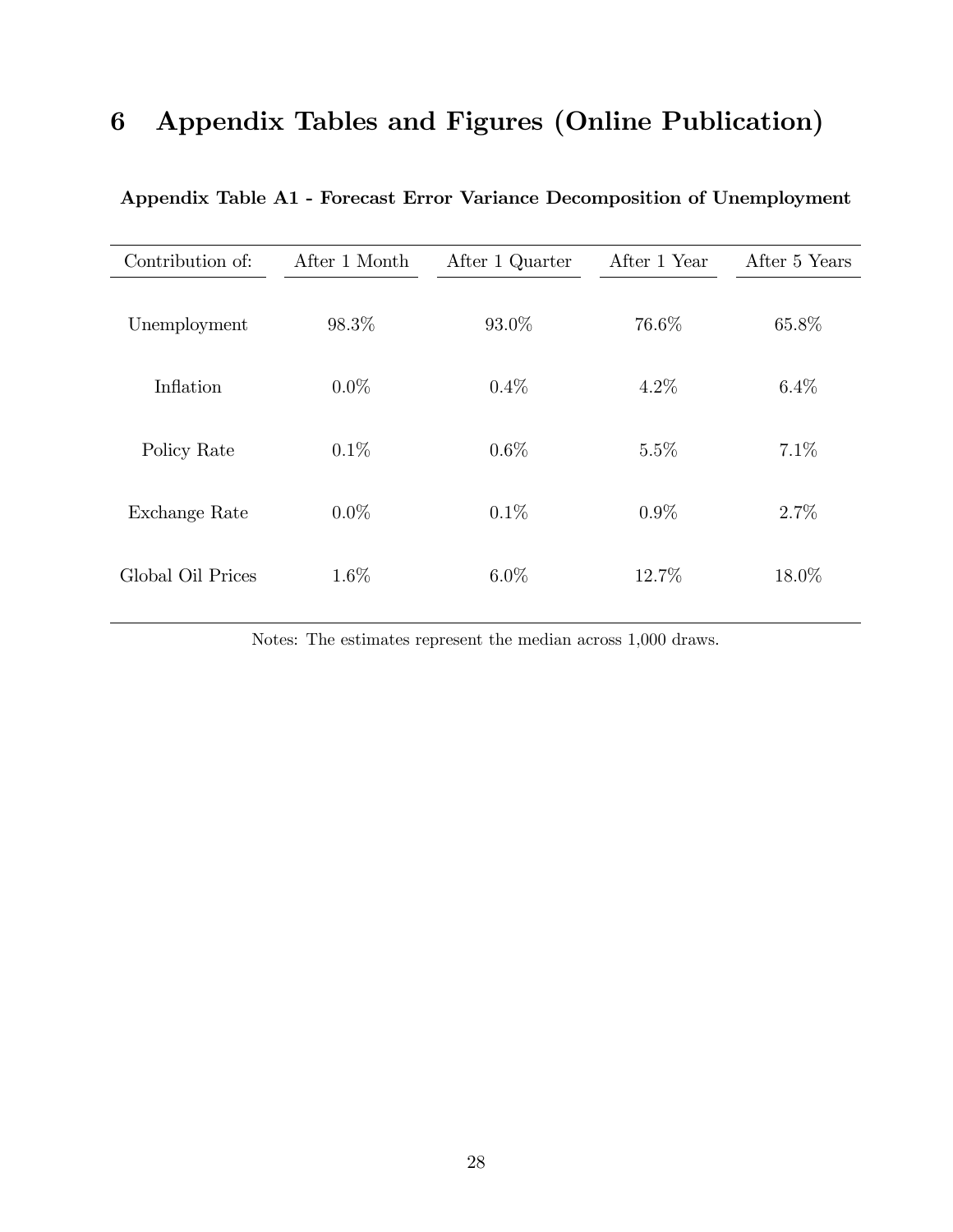| Contribution of:  | After 1 Month | After 1 Quarter | After 1 Year | After 5 Years |
|-------------------|---------------|-----------------|--------------|---------------|
| Unemployment      | $2.4\%$       | $2.1\%$         | 3.5%         | 7.7%          |
| Inflation         | $8.9\%$       | 11.3%           | 13.3%        | 12.1%         |
| Policy Rate       | 86.8%         | 78.7%           | 47.4%        | 43.2%         |
| Exchange Rate     | $0.6\%$       | $2.9\%$         | 14.8%        | 14.6%         |
| Global Oil Prices | $1.3\%$       | $5.0\%$         | 21.0%        | 22.4\%        |

Appendix Table A2 - Forecast Error Variance Decomposition of Policy Rate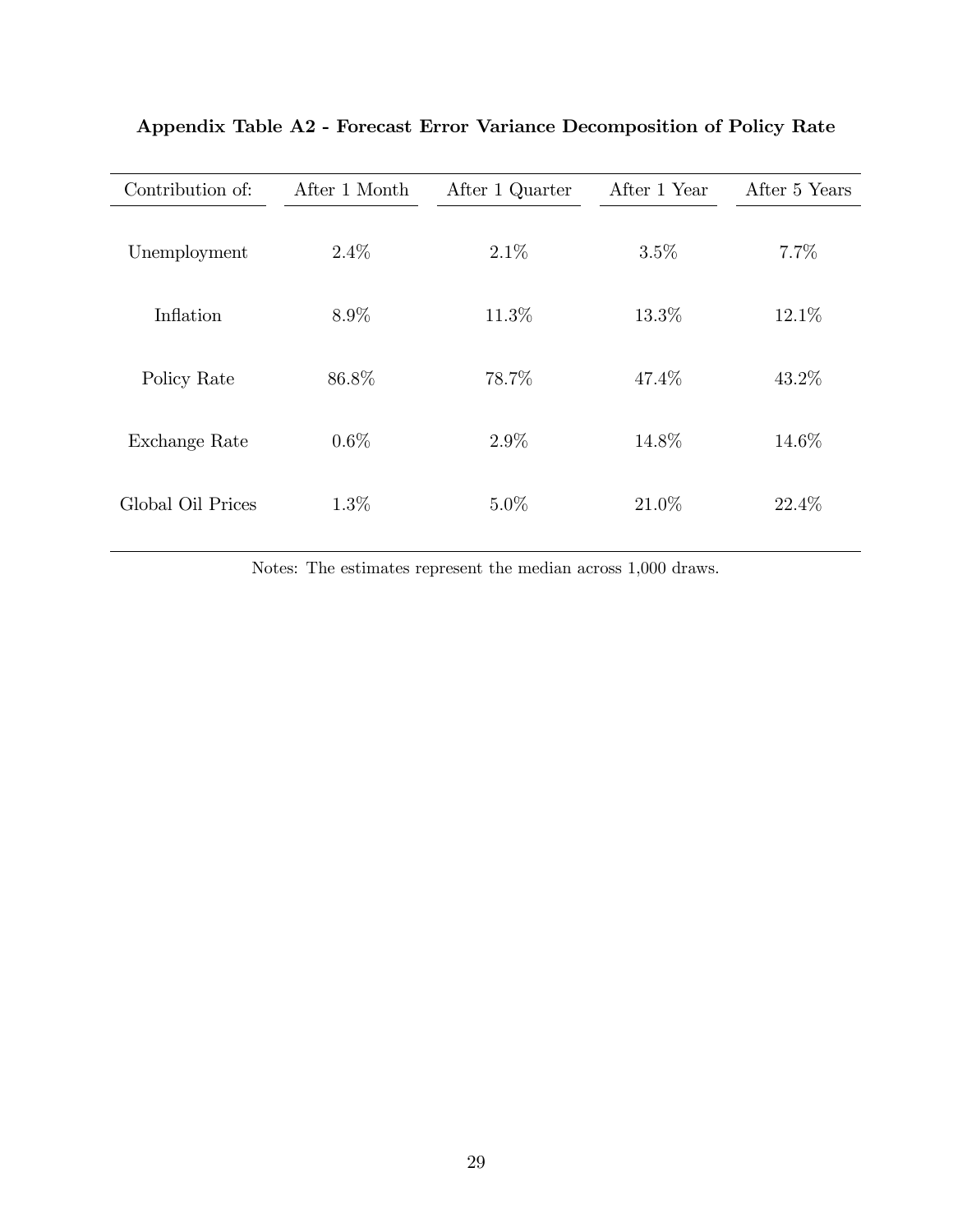| Contribution of:  | After 1 Month | After 1 Quarter | After 1 Year | After 5 Years |
|-------------------|---------------|-----------------|--------------|---------------|
| Unemployment      | $0.2\%$       | $0.5\%$         | $1.5\%$      | 2.5%          |
| Inflation         | $8.5\%$       | 7.8%            | $7.5\%$      | 8.3%          |
| Policy Rate       | $0.4\%$       | $0.5\%$         | $2.3\%$      | 3.5%          |
| Exchange Rate     | 88.7%         | 89.3%           | 85.5%        | 79.3%         |
| Global Oil Prices | $2.1\%$       | $2.0\%$         | $3.2\%$      | $6.4\%$       |

Appendix Table A3 - Forecast Error Variance Decomposition of Exchange Rate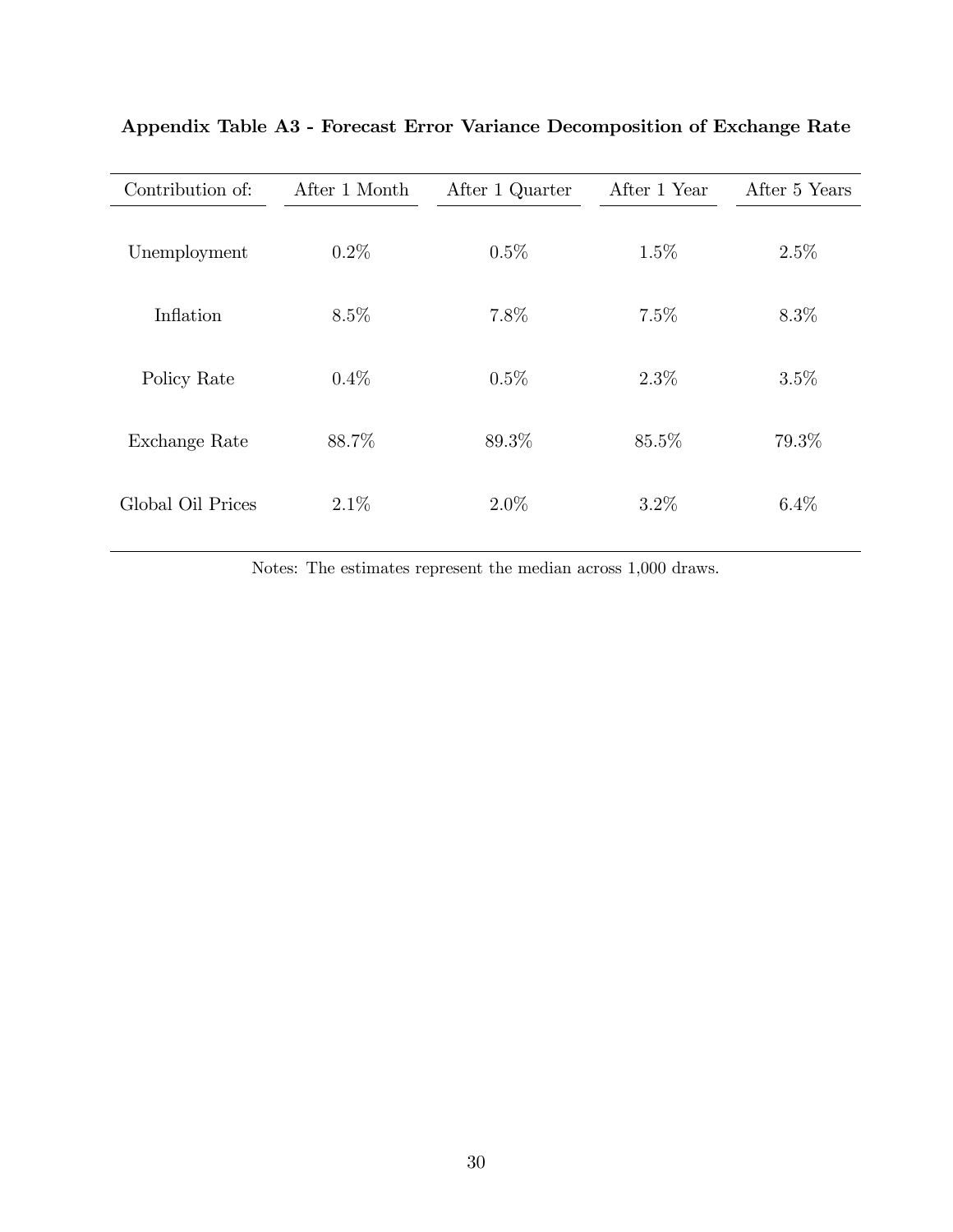

Appendix Figure A1 - Elasticity of Unemployment

Notes: The solid lines represent the estimates, while dashed lines represent lower and upper bounds that correspond to the 68% credible intervals.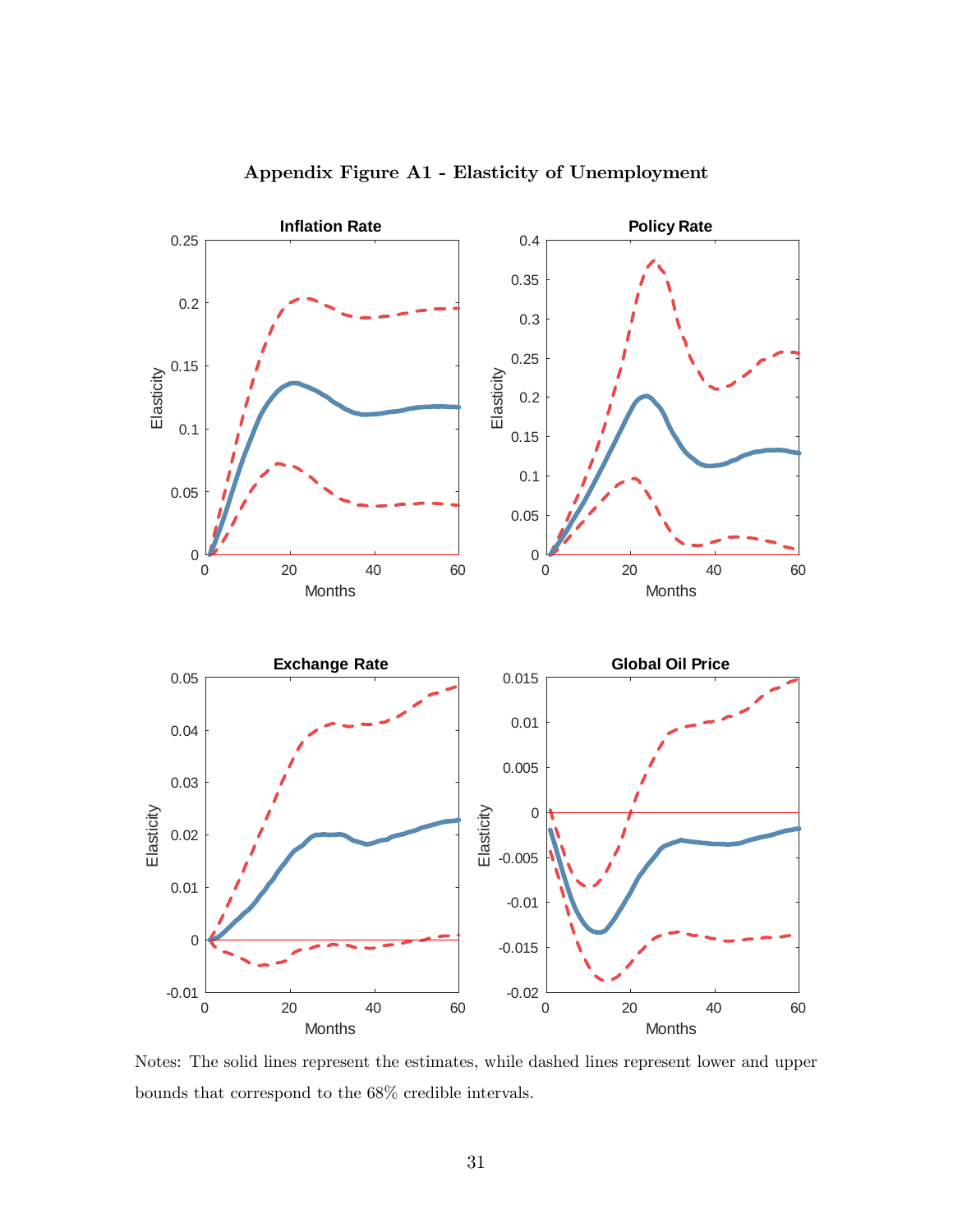

Appendix Figure A2 - Elasticity of Policy Rate

Notes: The solid lines represent the estimates, while dashed lines represent lower and upper bounds that correspond to the 68% credible intervals.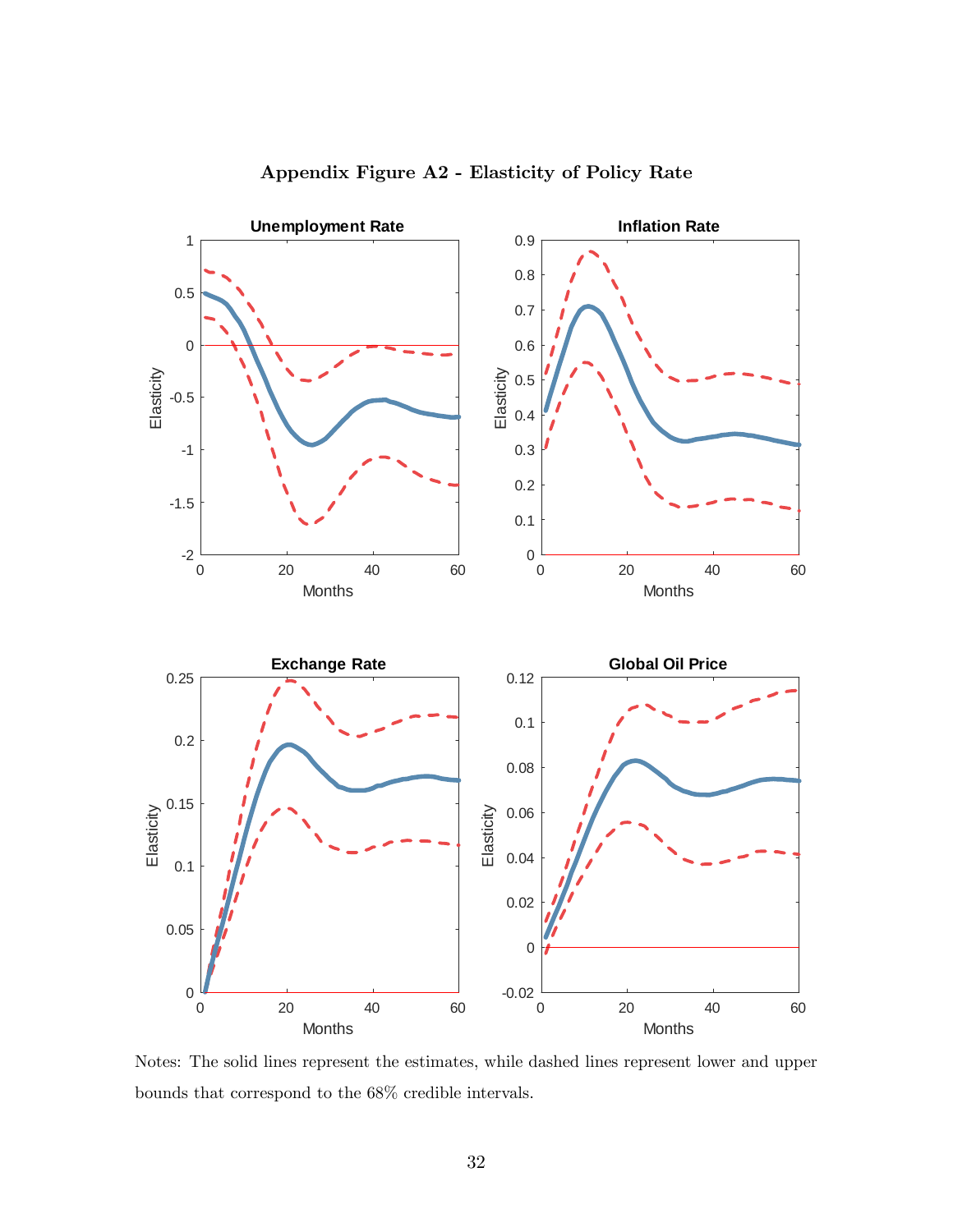

Appendix Figure A3 - Elasticity of Exchange Rate

Notes: The solid lines represent the estimates, while dashed lines represent lower and upper bounds that correspond to the 68% credible intervals.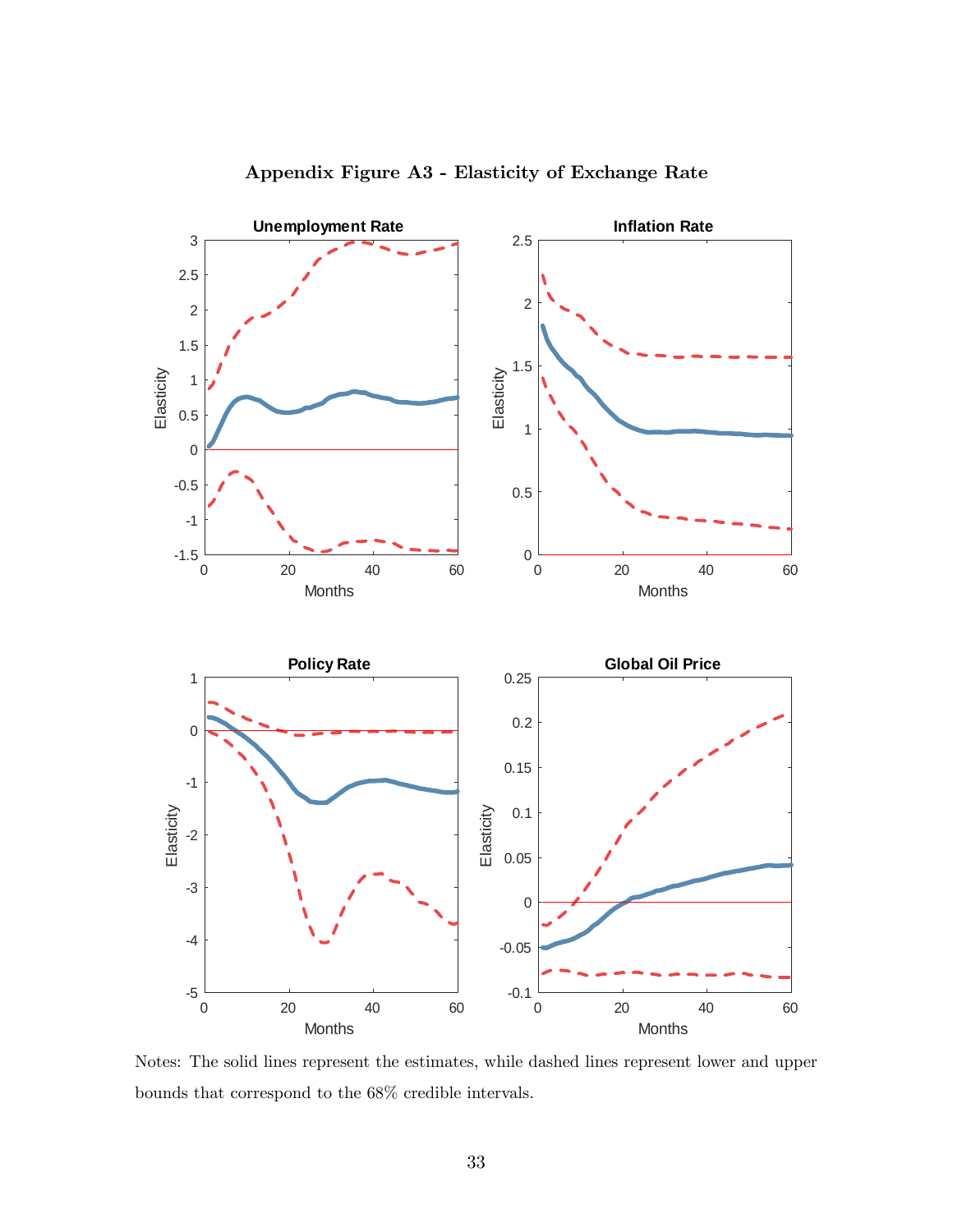

Appendix Figure A4 - Historical Decomposition of Unemployment Rate

Notes: The solid lines represent the estimates, while dashed lines represent lower and upper bounds that correspond to the 68% credible intervals.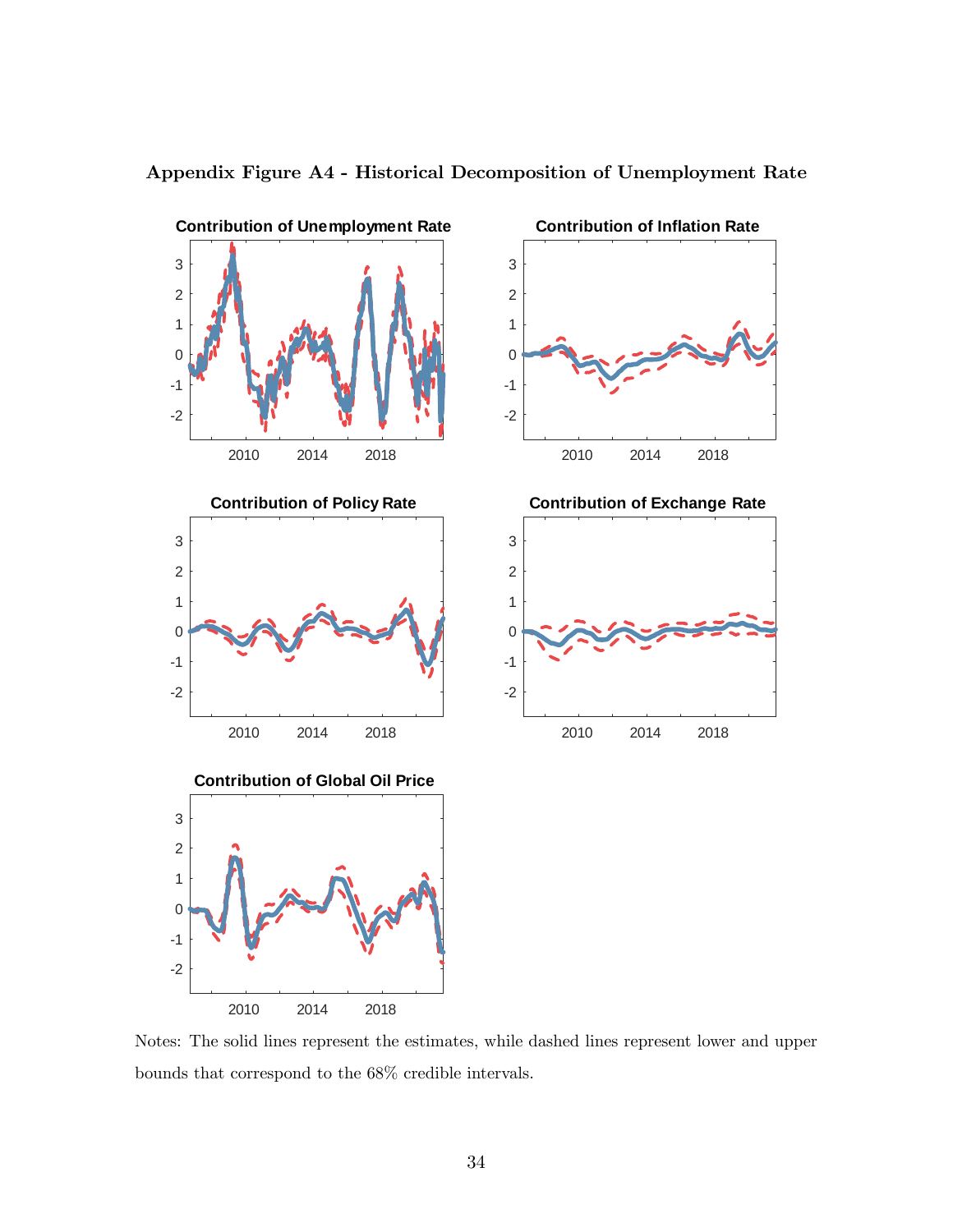

Appendix Figure A5 - Historical Decomposition of Policy Rate

Notes: The solid lines represent the estimates, while dashed lines represent lower and upper bounds that correspond to the 68% credible intervals.